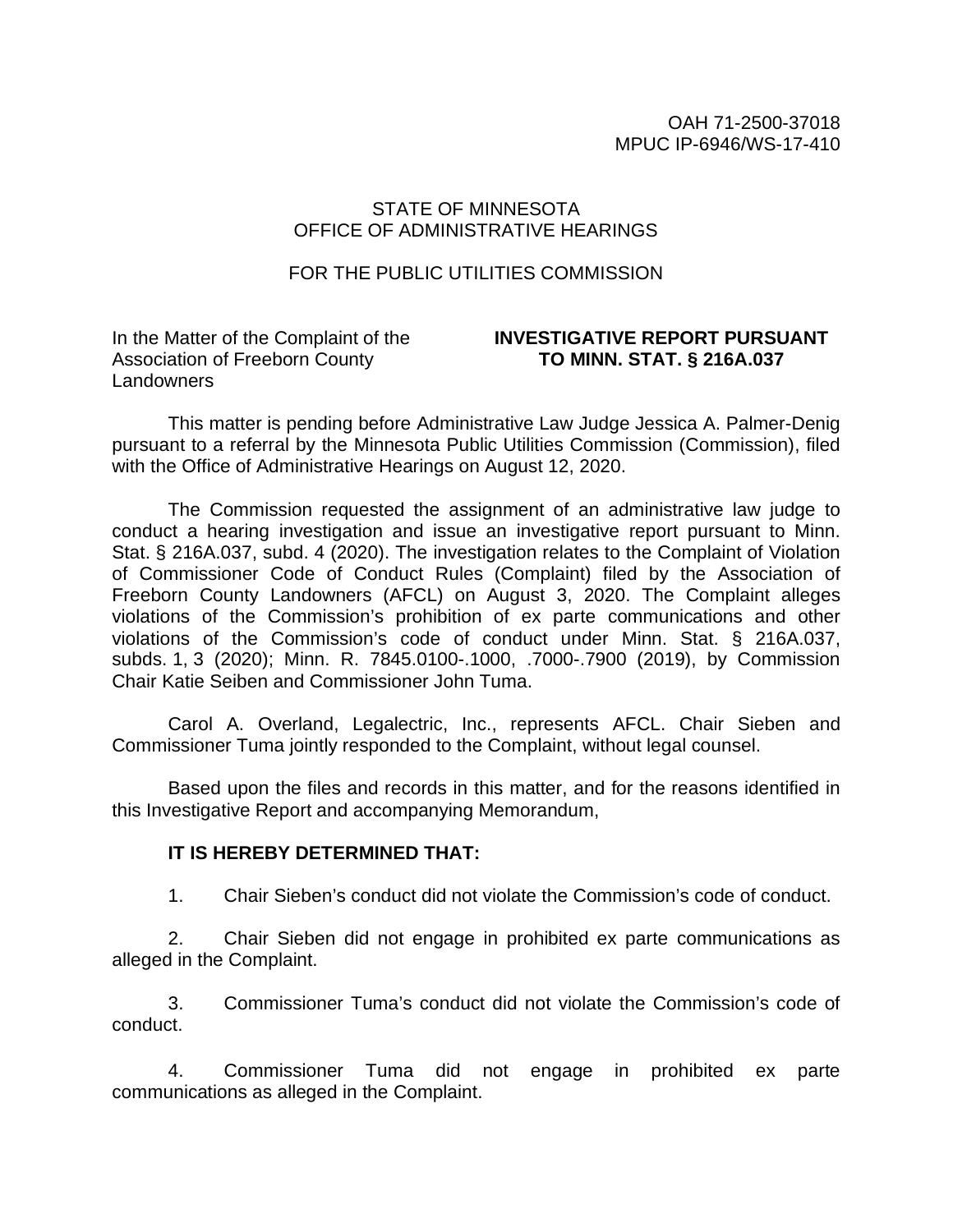## **IT IS HEREBY RECOMMENDED THAT:**

The Commission should **DISMISS** the Complaint without taking further action.

Dated: September 11, 2020

réalit demail

SICA A. PALMER-DENIG Administrative Law Judge

## **INVESTIGATIVE FINDINGS**

### **I. Background**

1. On June 15, 2017, Freeborn Wind Energy, LLC (Freeborn Wind) filed a site permit application for a large wind energy conversion system in Freeborn County, Minnesota (Application)<sup>1</sup>

2. On August 31, 2017, the Commission referred the matter to the Office of Administrative Hearings for a contested case proceeding regarding the merits of the Application.<sup>2</sup>

3. AFCL filed a Petition for Intervention in the proceeding on September 1, 2017, seeking to participate in the matter as a party.<sup>3</sup> An Order Granting Intervention to Association of Freeborn County Landowners, granting AFCL party status, was issued on September 12, 2017.<sup>4</sup>

4. Administrative Law Judge LauraSue Schlatter held a contested case hearing on February 21 and 22, 2018, in which AFCL participated, and on May 14, 2018, Judge Schlatter issued her Findings of Fact, Conclusions of Law, and Recommendations.<sup>5</sup>

5. On December 19, 2018, the Commission issued an Order Issuing Site Permit and Taking Other Action, approving the Application with modifications.<sup>6</sup>

<sup>&</sup>lt;sup>1</sup> Initial Filing – Freeborn Wind Farm Site Permit Application (June 15, 2017) (eDocket No. 20176-132804-01).

<sup>&</sup>lt;sup>2</sup> Order Finding Application Complete and Varying Time Limits, Notice and Order for Hearing (Aug. 31, 2017) (eDocket No. 20178-135140-01).

<sup>&</sup>lt;sup>3</sup> Petition for Intervention (Sept. 1, 2017) (eDocket No. 20179-135229-01).

<sup>4</sup> Order Granting Intervention to Association of Freeborn County Landowners (Sept. 12, 2017) (eDocket No. 20179-135455-01).

<sup>5</sup> Findings of Fact, Conclusions of Law, and Recommendations at 1, 119 (May 14, 2018) (eDocket No. 20185-143018-01) (filed as one of a series of documents); Findings of Fact, Conclusions of Law, and Recommendations (May 31, 2018) (eDocket No. 20185-143479-02) (filed as a stand-alone document).

<sup>6</sup> Order Issuing Site Permit and Taking Other Action (Dec. 19, 2018) (eDocket No. 201812-148595-01).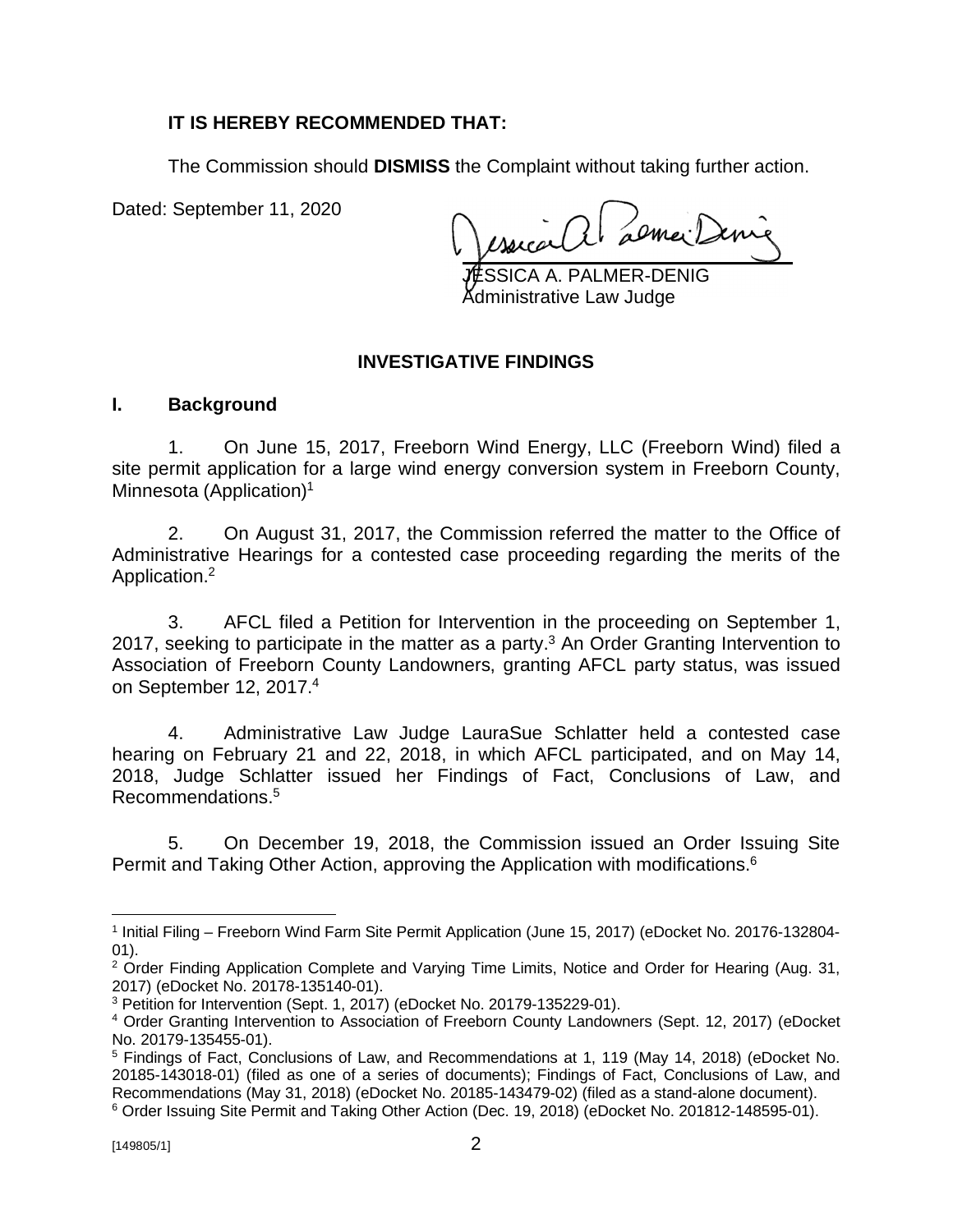6. Subsequently, on May 10, 2019, the Commission issued an Order Amending Site Permit, noting the filing of requests for reconsideration of its earlier order; this order did not grant those requests, but on its own motion, the Commission reconsidered the original decision and made corrections in the permit language.<sup>7</sup>

7. AFCL filed a request for reconsideration of that Order, which the Commission denied on July 2, 2019.<sup>8</sup>

8. AFCL appealed the Commission's decisions issuing the Amended Site Permit and denying its request for reconsideration.<sup>9</sup>

9. On October 22, 2019, the Commission approved the transfer of the site and route permits for the project from Freeborn Wind to Northern States Power Company, d/b/a Xcel Energy (Xcel).<sup>10</sup>

10. AFCL filed an appeal of the Commission's decision made during a meeting on February 6, 2020, to deny AFCL's Petition for an Environmental Assessment Worksheet, but on April 2, 2020, the Court of Appeals dismissed the matter as premature because no final order had been issued.<sup>11</sup>

11. On March 31, 2020, the Commission issued an order granting Xcel's request for a permit amendment and denying AFCL's request for preparation of an Environmental Assessment Worksheet and Environmental Impact Statement.<sup>12</sup>

12. AFCL appealed Commission's order issued March 31, 2020, and included in the appeal the earlier decision on February 6, 2020, denying AFCL's Petition for an Environmental Assessment Worksheet.<sup>13</sup>

<sup>7</sup> Order Amending Site Permit (May 10, 2019) (eDocket No. 20195-152849-01).

<sup>8</sup> Order Denying Reconsideration (July 2, 2019) (eDocket No. 20197-154143-01).

<sup>&</sup>lt;sup>9</sup> In the Matter of the Application of Freeborn Wind Farm, LLC for a Large Wind Energy Conversion *System Site Permit for the 84 MW Freeborn Wind Farm in Freeborn County*, No. A19-1195, Petition for Writ of Certiorari (Minn. Ct. App. Aug. 1, 2019).

<sup>10</sup> Order Granting Request to Transfer Site and Route Permits (Oct. 22, 2019) (eDocket No. 201910- 156806-02).

<sup>11</sup> *In the Matter of the Application of Freeborn Wind Farm, LLC for a Large Wind Energy Conversion System Site Permit for the 84 MW Freeborn Wind Farm in Freeborn County,* No. A20-0410, Petition for Writ of Certiorari (Minn. Ct. App. Mar. 23, 2020).

<sup>12</sup> Order Denying AFCL's Petitioners and Amending Site Permit (March 31, 2020) (eDocket No. 20203- 161639-01).

<sup>13</sup> *In the Matter of the Application of Freeborn Wind Farm, LLC for a Large Wind Energy Conversion System Site Permit for the 84 MW Freeborn Wind Farm in Freeborn County,* No. A20-0947, Petition for Writ of Certiorari (Minn. Ct. App. July 14, 2020).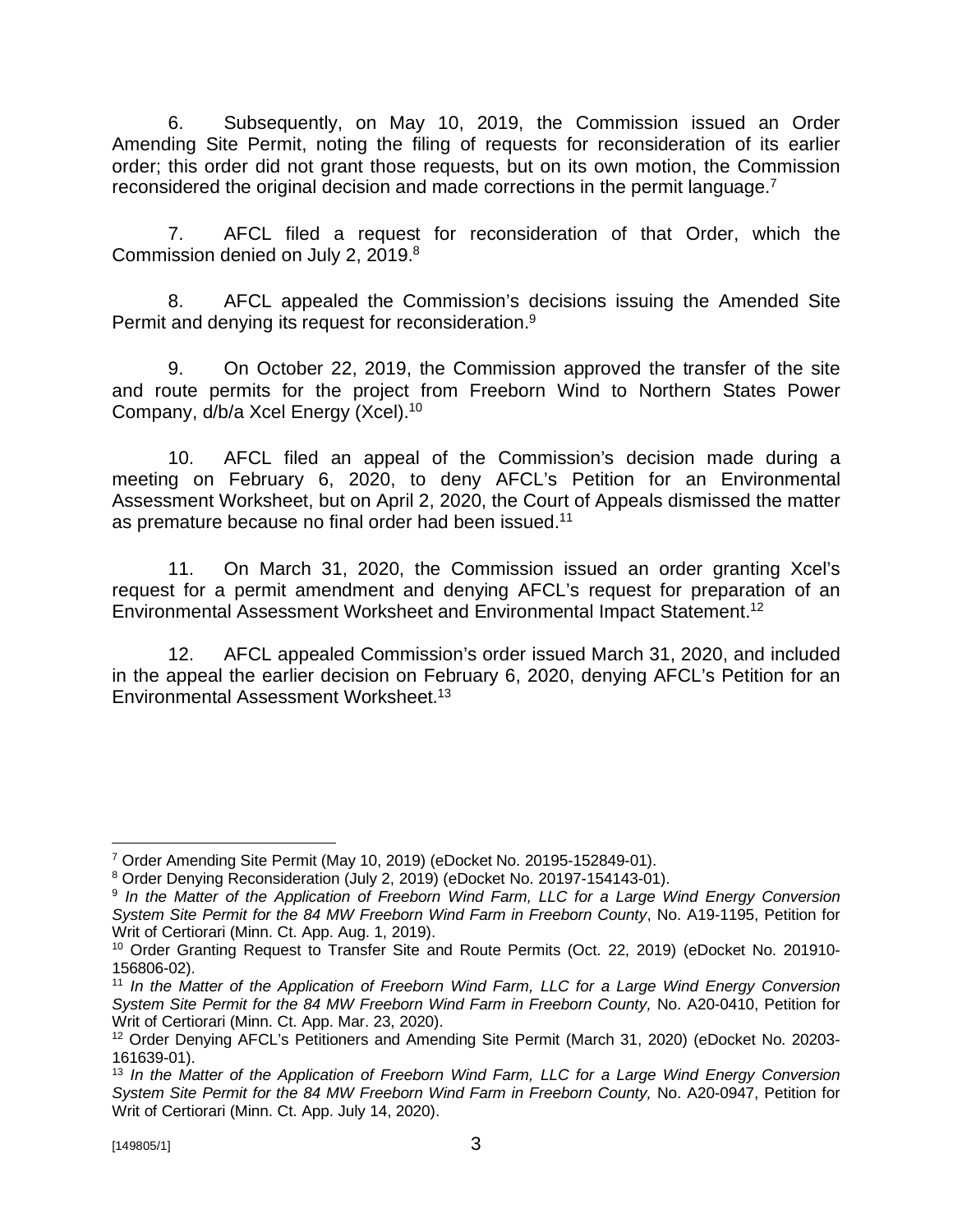13. AFCL's pending appeals have been consolidated and are currently before the Minnesota Court of Appeals.<sup>14</sup>

14. On June 10, 2020, AFCL brought suit against the Commission in district court under the Minnesota Environmental Rights Act,<sup>15</sup> seeking a temporary injunction of the Freeborn Wind project, as well as other projects, and asking that the Commission be compelled to conduct rulemaking to develop standards regarding environmental impacts of windfarms.<sup>16</sup> This matter also remains currently pending.

# **II. Complaint of AFCL**

15. The Commission has received numerous other filings and requests in this docket, several of which relate to AFCL's Complaint.

16. On April 21, 2020, Sue Madson filed a request for a permit amendment removing two wind turbines located within one half mile from her home, asserting that the permit condition would ensure the continued safe operation of her licensed daycare.<sup>17</sup> The Department of Commerce Energy and Environmental Review and Analysis unit (DOC EERA), Xcel, AFCL, and other commenters filed comments regarding the amendment request.<sup>18</sup>

17. On July 2, 2020, the Commission issued a Notice of Commission Meeting setting an agenda meeting, using remote access only, for July 16, 2020, in which it would take up Ms. Madson's request.<sup>19</sup> The decision item posed was: "What actions should the Commission take regarding the April 21, 2020 Request to Amend the Site Permit with a Special Condition?"<sup>20</sup> Commission staff issued briefing papers on June 4, 2020, agreeing with the DOC EERA and Xcel.<sup>21</sup>

<sup>&</sup>lt;sup>14</sup> In the Matter of Freeborn Wind Energy LLC's Application for a Large Wind Energy Conversion System *Site Permit for the 84 MW Freeborn Wind Farm in Freeborn County*, No. A20-0947, Order (Minn. Ct. App. July 16, 2020).

<sup>15</sup> Minn. Stat. §§ 116B.01-13 (2020).

<sup>16</sup> *Association of Freeborn County Landowners v. Minnesota Public Utilities Commission*, No. 62-CV-20- 3674, Summons and Complaint (Minn. Dist. Ct. June 10, 2020); Courtesy Copy – Summons and Complaint (June 29, 2020) (eDocket No. 20206-164310-02).

<sup>17</sup> Comments - Request for a Special Condition to Amended Permit and Official Complaint (Apr. 21, 2020) (eDocket Nos. 20204-162250-02; 20204-162250-01; 20204-162243-06; 20204-162243-05; 20204- 162243-04; 20204-162243-03; 20204-162243-02; 20204-162243-01; 20204-162663-01); *See also* Reply Comments (June 4, 2020) (eDocket No. 20206-163742-01).

<sup>18</sup> *See* Comments and Recommendations (May 28, 2020) (eDocket No. 20205-163561-01); Reply Comments on Madson Site Permit Amendment Request (June 4, 2020) (eDocket No. 20206-163710-01); Comments and Documents in Support of the Adoption of a Special Condition (May 21, 2020) (eDocket Nos. 20205-163387-01; 20205-163384-01); Comments (May 21, 2020) (eDocket No. 20205-163405-01); Reply Comments (June 5, 2020) (eDocket No. 20206-163774-01).

<sup>19</sup> Notice of Commission Meeting (July 2, 2020) (eDocket No. 20207-164587-01). The notice advised that the meeting would be held using remote access only, via WebEx, due to guidance from the Minnesota Department of Health regarding social distancing and in compliance with Executive Order 20-20, which directed Minnesotans to stay at home. *See id.*

<sup>20</sup> *Id.*

<sup>21</sup> Briefing Papers (June 4, 2020) (eDocket No. 20206-163726-01).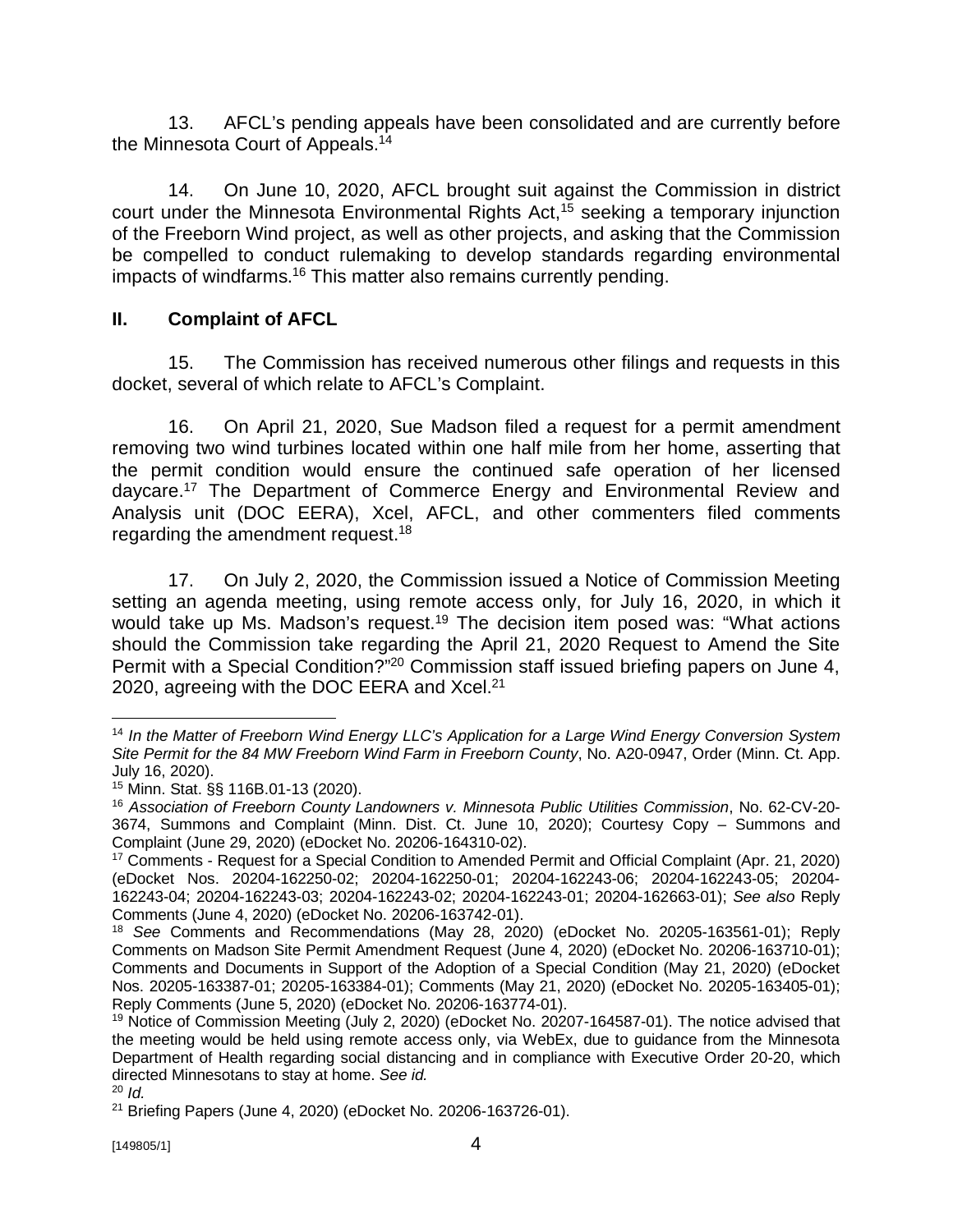18. In the meantime, on June 26, 2020, AFCL filed a Motion for Order to Show Cause and Hearing (Motion), stating that Xcel had removed 17 turbines from the layout of the project. It asserted that this constituted a material change from the project approved by the Commission. It requested that the Commission require Xcel to disclose its revised plan and file a stand-alone application for a permit amendment, which AFCL maintained should be referred to the Office of Administrative Hearings for a contested case proceeding.<sup>22</sup>

19. Xcel filed a response by letter dated July 10, 2020, confirming that it would move 17 turbines originally planned for installation in Freeborn County to Iowa instead.<sup>23</sup> Xcel indicated it decided to move the turbines after having difficulties obtaining agreements with Oakland and London Townships for its use of township roads related to turbine construction.<sup>24</sup> In particular, Xcel maintained that Freeborn Wind believed that local ordinances regarding road use were preempted by Minn. Stat. § 216F.07, but still attempted in good faith to negotiate agreements. Xcel noted the Application indicated that the project developer would need to obtain "oversize/overweight permits for township roads," and that London and Oakland Townships shortly thereafter adopted ordinances requiring environmental review of such permits. Xcel reported that Freeborn Wind sought permits and submitted environmental review documentation, but the townships had not considered the applications.

20. Xcel indicated that when it took over the project it also sought to negotiate with the townships, but it was accused of harassment. Xcel concluded it would be unable to work constructively with the townships to obtain agreements or permits. It began to develop a backup plan to move the turbines that would have been built in those townships to Iowa, where additional turbines will already be located. Xcel noted that it had notified the DOC EERA of its backup plan, and once it had determined it was required to change its original plan, it notified the DOC EERA, Commission staff, Freeborn County officials, and affected landowners.<sup>25</sup> In sum, Xcel maintained that this change did not impact the remainder of the project and that no permit amendment was required.<sup>26</sup>

21. At this time, AFCL's Motion remains pending and has not been scheduled for further proceedings before the Commission.

 $22$  Motion for Order to Show Cause and Hearing (June 26, 2020) (eDocket No. 20206-164298-01); see also Corrected Motion for Order to Show Cause and Hearing (June 29, 2020) (eDocket No. 20206- 164311-01).

<sup>&</sup>lt;sup>23</sup> Response in Opposition to AFCL's Motion for Order to Show Cause and Hearing (July 10, 2020) (eDocket No. 20207-164813-01).

<sup>24</sup> *Id*. at 1-2.

<sup>25</sup> *Id*. at 3.

<sup>26</sup> *Id*. at 1.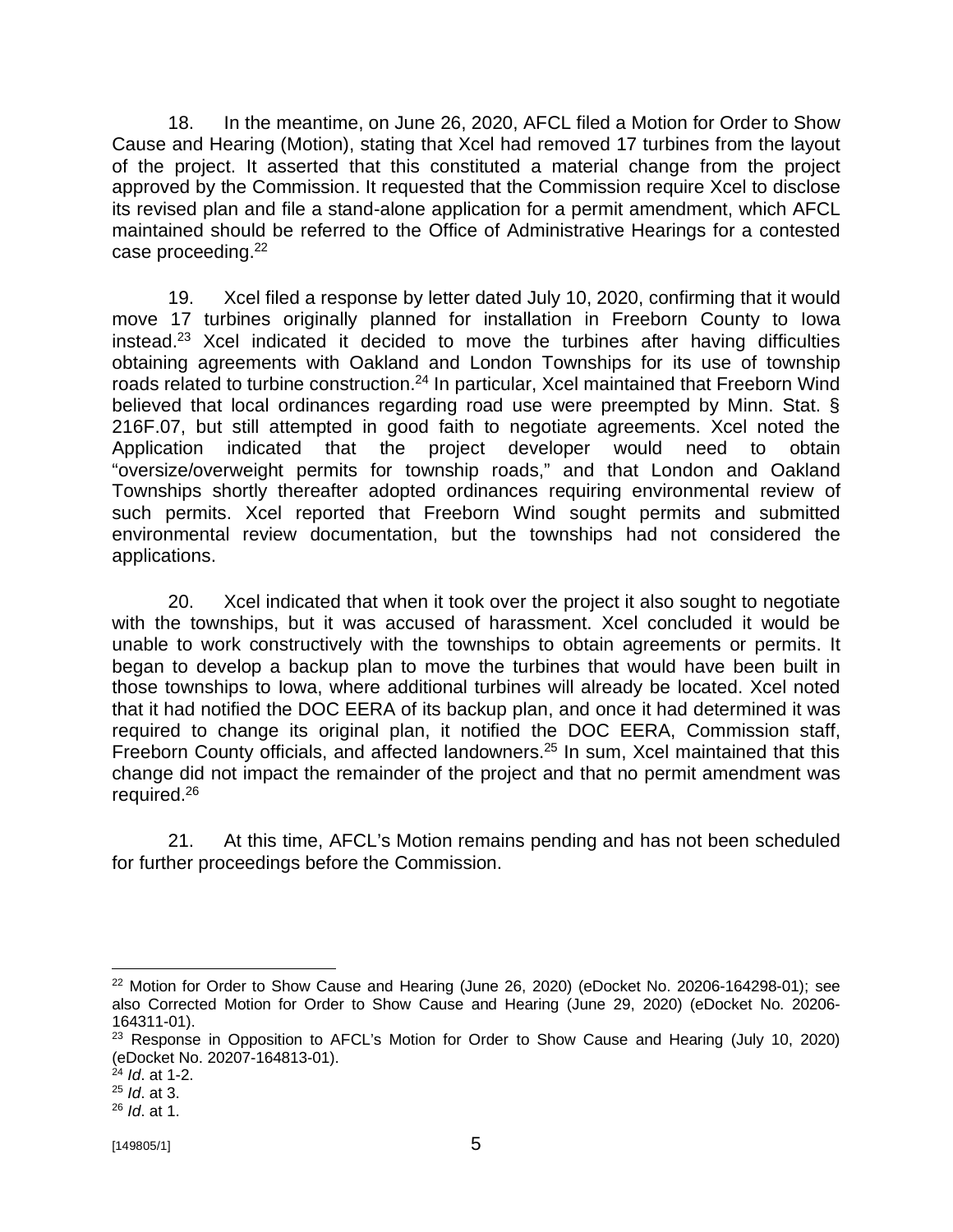22. The docket in this matter contains numerous complaints and requests related to construction traffic on roads, signage, and allegations of trespassing beyond the right of way.<sup>27</sup>

23. On July 15, 2020, the day before the Commission's July 16, 2020, agenda meeting, additional briefing papers were filed by the Commission.<sup>28</sup> The briefing contained the designation "Decision Options," and the document stated:

Commissioner Tuma moves the following decision option:

E. Take some other action deemed appropriate.

2. The Executive Secretary shall provide notice and request comment as to whether the Commission should amend the permit authorizing Permittee access to the public roads within the Townships of Oakland and London subject to the provisions of the Freeborn County Development Agreement (filed March 11, 2020, PUC Document 20203-161121-01) and, upon agreement of the Freeborn County, appoint the Freeborn County Engineer to act as the agent and representative regarding the appropriate arrangements for access road requirements, construction use of roads, maintenance and repair due to the increased impacts from transportation of equipment and project components over the township roads in the Townships of Oakland and London for the duration of the project. The Permittee may continue in all other respects with preconstruction and construction activities under the permit as if there were the establishment of satisfactory arrangements for road mitigations in Oakland and London Townships through this amendment process so long as there is no activity on the affected township roads until the conclusion of this amendment process.<sup>29</sup>

24. AFCL objected to the decision option and demanded that it be removed from consideration.<sup>30</sup> London and Oakland Townships also objected to the proposed decision option, calling it a "power grab" by the Commission. $3<sup>1</sup>$  The townships stated that the "mere consideration of [Commissioner Tuma's] request by [the Commission] signals a disturbing policy by the Commission which will lead to a 'slippery slope' which threatens local regulatory powers of all Counties, Cities and Townships in Minnesota."<sup>32</sup>

<sup>27</sup> *See, e.g.*, Letters Regarding Construction Traffic (July 6, 2020) (eDocket Nos. 20207-164644-01; 20207-164645-01); Letter Regarding Trespassing (July 6, 2020) (eDocket No. 20207-164652-02); Letter Regarding Removal of No Construction Sign (July 6, 2020) (eDocket No. 20207-164653-01).

<sup>&</sup>lt;sup>28</sup> Briefing Papers – July 16, 2020 Agenda - Decision Options (July 15, 2020) (eDocket No. 20207-164936-01).

<sup>29</sup> *Id*.

<sup>&</sup>lt;sup>30</sup> Letter – Demand to Remove Last Minute Tuma Decision Option (July 15, 2020) (eDocket No. 20207-164982-01).

<sup>&</sup>lt;sup>31</sup> Public Comment – Letter from London and Oakland Townships (July 16, 2020) (eDocket No. 20207-164993-01).

<sup>32</sup> *Id*.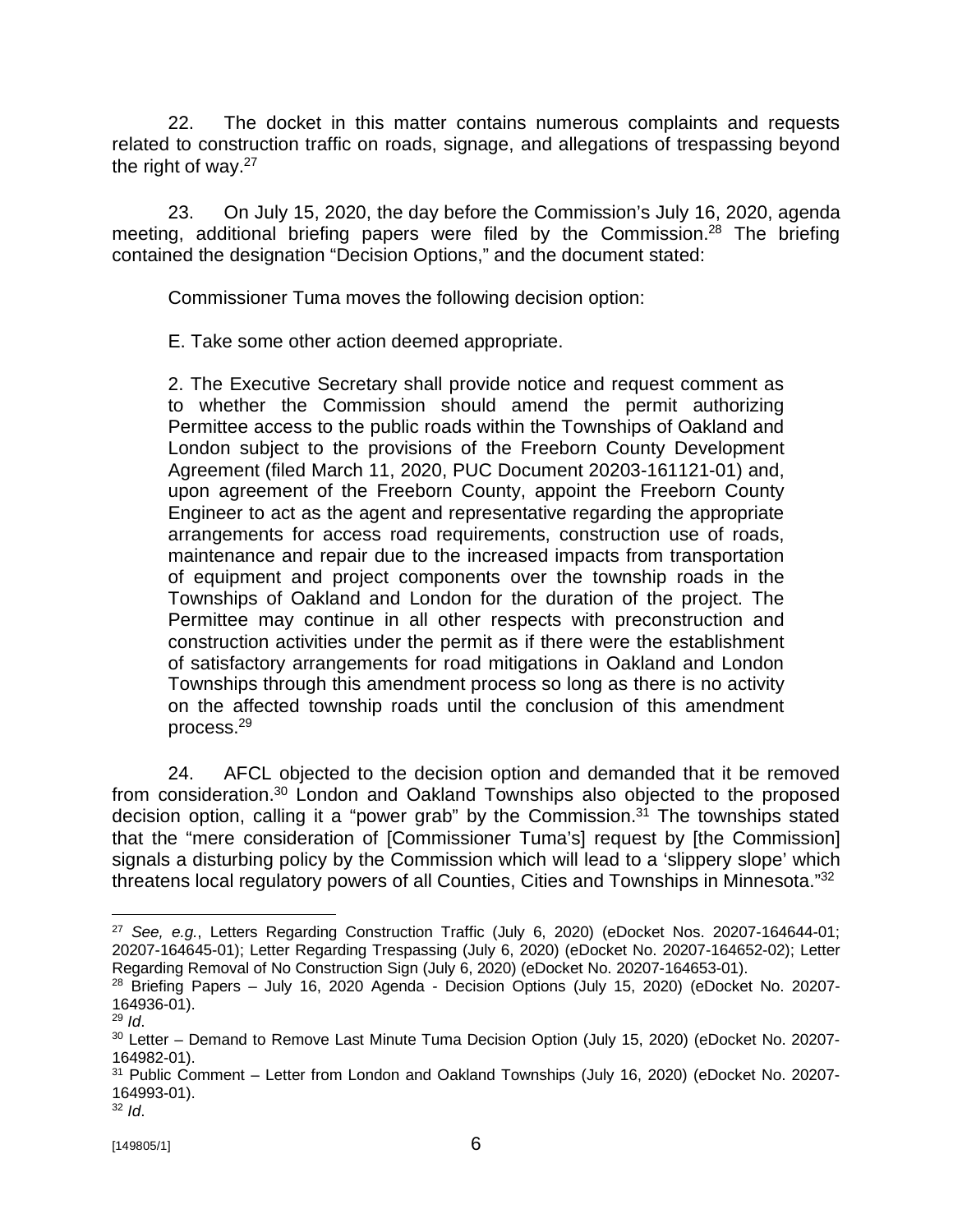25. The Commission convened the agenda meeting on July 16, 2020. $33$ During the meeting, Commissioner Tuma asked to address the decision option, noting that he was unsure if he would offer it for consideration, and indicated he wished to ask Xcel some additional questions.<sup>34</sup> Chair Sieben recognized Commissioner Tuma and stated he should proceed.

26. Commissioner Tuma addressed the conflicts regarding construction traffic and road usage issues, and speaking specifically to Xcel's representative, expressed concern that Xcel had not approached the Commission regarding these problems, and that language in the Site Permit played a role in developing the issue. Commissioner Tuma also noted his concern that, with turbine locations moving to another state, some of the wind farm's economic benefits to local governments would be lost.<sup>35</sup> Commissioner Tuma asked Xcel whether there was any possibility of resolving the road issues, possibly through preemption of local regulations, such that Xcel would reconsider moving the turbines.<sup>36</sup> Xcel answered that it would move forward with moving the turbines, noting the timeframe for the project and the relative ease of siting turbines in lowa due to its county-level approval process.<sup>37</sup>

27. During the discussion, Commissioner Tuma referenced Xcel's letter brief in opposition to AFCL's Motion, stating at various points during the discussion:

[T]his is the only opportunity I have to put Mr. Harris [Xcel's representative] on the spot to talk about these things in his July 10 letter; $38$ 

I appreciate the very difficult job, as has been evident just by the response to my inquiry about just a notice to possibly consider this concept of preemption that you raised in your July 10 letter;<sup>39</sup>

[Y]ou mentioned in the July letter that you had considered preemption and you thought you'd be successful, why didn't you consider making a motion in front of us?<sup>40</sup>

28. Commissioner Tuma also referenced arguments made by counsel for London and Oakland Townships in discussing the preemption issue, stating:

Again, no commissioner's [sic] worked harder to get local units of government involved in this process, so I don't want that to be misinterpreted here. I take a little bit of umbrage to the fact that people are

<sup>&</sup>lt;sup>33</sup> Partial Transcript (Tr.) of PUC Proceedings (July 16, 2020) (eDocket No. 20207-165468-01).

<sup>34</sup> *Id.* at 2.

<sup>35</sup> *Id.* at 7.

<sup>36</sup> *Id.* at 9.

<sup>37</sup> *Id.* at 11, 19, 20.

<sup>38</sup> *Id.* at 6.

 $39$  *Id.* 

<sup>40</sup> *Id.* at 13.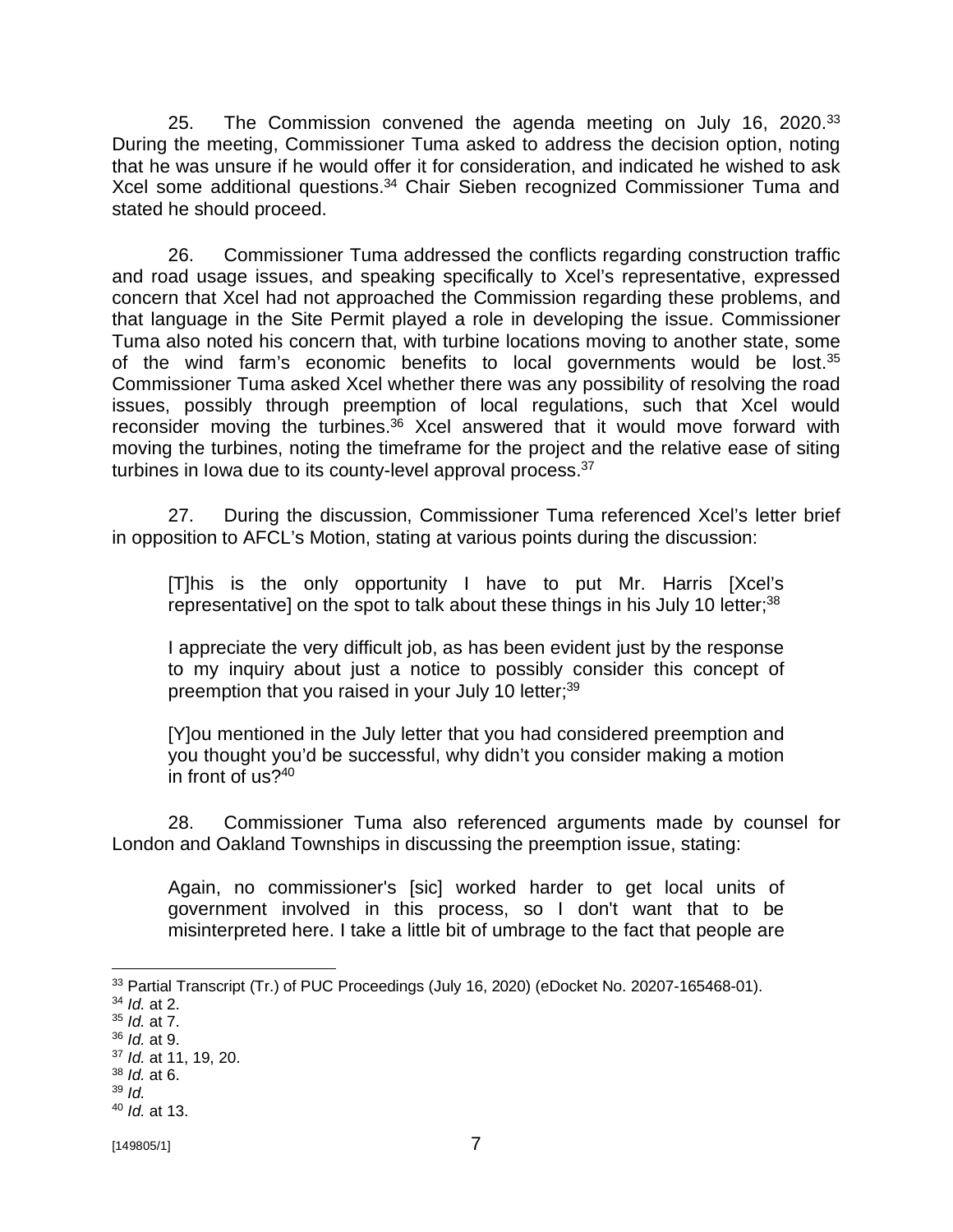planning, they're speaking for the township association when, in fact, they don't, they speak for two townships. But I also want to take those two townships' concerns considered completely. There is no predetermination here, there is only a question is there authority here that we're not using to make sure the full benefits of this program can move forward.<sup>41</sup>

29. Commissioner Tuma noted that the township roads at issue were public roads, and that he had driven on them the weekend before the agenda meeting.<sup>42</sup> He noted that, as public roads on which anyone could drive, Xcel's vehicles could traverse these roads so long as the vehicles were not overweight.<sup>43</sup> Commissioner Tuma noted that neither of the townships at issue had a police force, and that Xcel could drive vehicles on the roads unless the townships raised the issue in court, but he indicated that circumstance would lead to uncertainty.<sup>44</sup>

30. In discussing the economic benefits of the project, Commissioner Tuma stated:

To your point about the economic development, I know for in [sic] fact Freeborn County was going to use the money generated from this particular project to be the fiscal backup for a COVID business recovery program they had in their county. And so now it's going to be impaired because of the loss of these turbines, so that's a sad situation for Freeborn County and it's sad for Minnesota, I think.<sup>45</sup>

31. Chair Sieben also addressed Xcel, noting financial figures for revenues to local governments attributable to the project, and asked whether Xcel was committed to moving forward with construction as the other turbines for the project. Xcel responded that it was committed to construction of the remaining turbines in Minnesota.<sup>46</sup>

32. As this discussion progressed, AFCL's counsel was observing the meeting and communicated several times with the meeting operator to voice written objections, which the operator indicated were passed to Chair Sieben.<sup>47</sup>

33. Ultimately, Commissioner Tuma never formally offered his decision option for a vote, the Commission did not make any decision or issue any order related to the topics discussed with Xcel, and it did not notice any comment period related to the issues raised.<sup>48</sup>

<sup>41</sup> *Id.* at 9.

<sup>42</sup> *Id.* at 5.

<sup>43</sup> *Id*.

<sup>44</sup> *Id.* at 15-16.

<sup>45</sup> *Id.* at 21-22.

<sup>46</sup> *Id.* at 16-17.

<sup>47</sup> Complaint at 13 (Aug. 3, 2020) (eDocket No. 20208-165566-02).

<sup>48</sup> See Tr. at 22-23.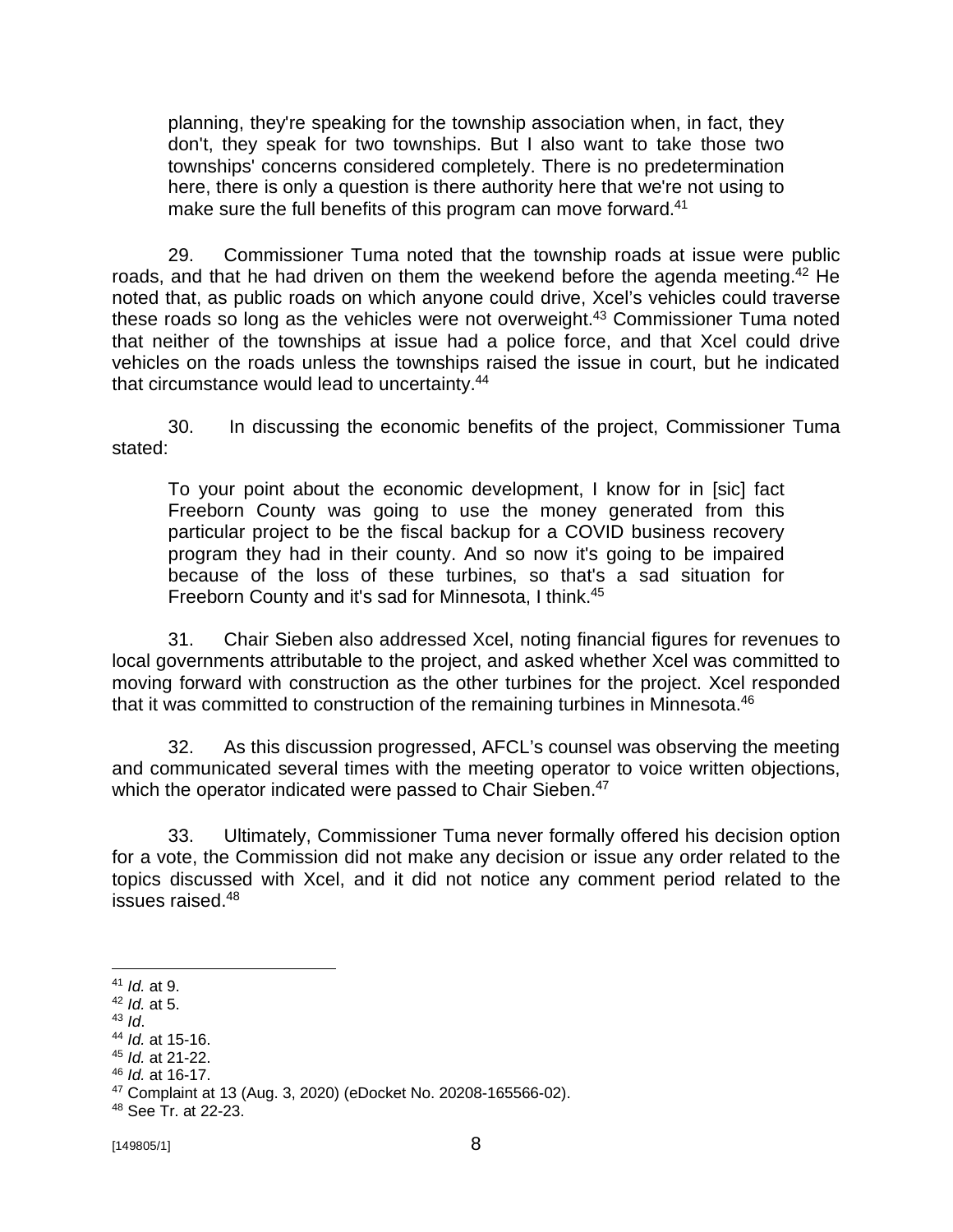34. AFCL filed its Complaint asserting that Chair Sieben and Commissioner Tuma violated the Commission's prohibition on ex parte communications and Code of Conduct in connection with the agenda meeting.<sup>49</sup>

35. As to Chair Sieben, AFCL contends that she violated ethical standards during the Commission agenda meeting by:

- a. Permitting Commissioner Tuma to address the proposed decision option rather than by requiring the Commission's discussion to pertain only to Ms. Madson's request for a permit amendment, in violation of Minn. R. 7829.0140, .2800 (2019);
- b. Giving Xcel preferential treatment to the detriment of local governments and an intervenor party, thereby losing impartiality in violation of Minn. R. 7845.0400;
- c. Displaying personal bias and demonstrating an interest, other than that of the general public, that could be substantially affected by the outcome of a proceeding, in violation of Minn. R. 7845.0600; and
- d. Engaging in ex parte communications by having discussions with only one party during the Commission meeting, in violation of Minn. R. 7845.7000, .7200, subp. 1(A). 50

36. As to Commissioner Tuma, AFCL maintains that he violated ethical standards by:

- a. Offering the decision option for discussion without complying with the notice and service requirements for motions made to the Commission, violating Minn. R. 7829.0140, .2800;
- b. Making "demonstrably false" statements during the Commission meeting regarding the client representation of the attorney for London and Oakland Townships and by referencing Freeborn County's use of funds generated from the wind farm project to fund a business recovery program related to the impacts of COVID-19, in violation of Minn. R. 7829.0250 (2019);

<sup>49</sup> Complaint.

<sup>50</sup> *Id*. at 2-3.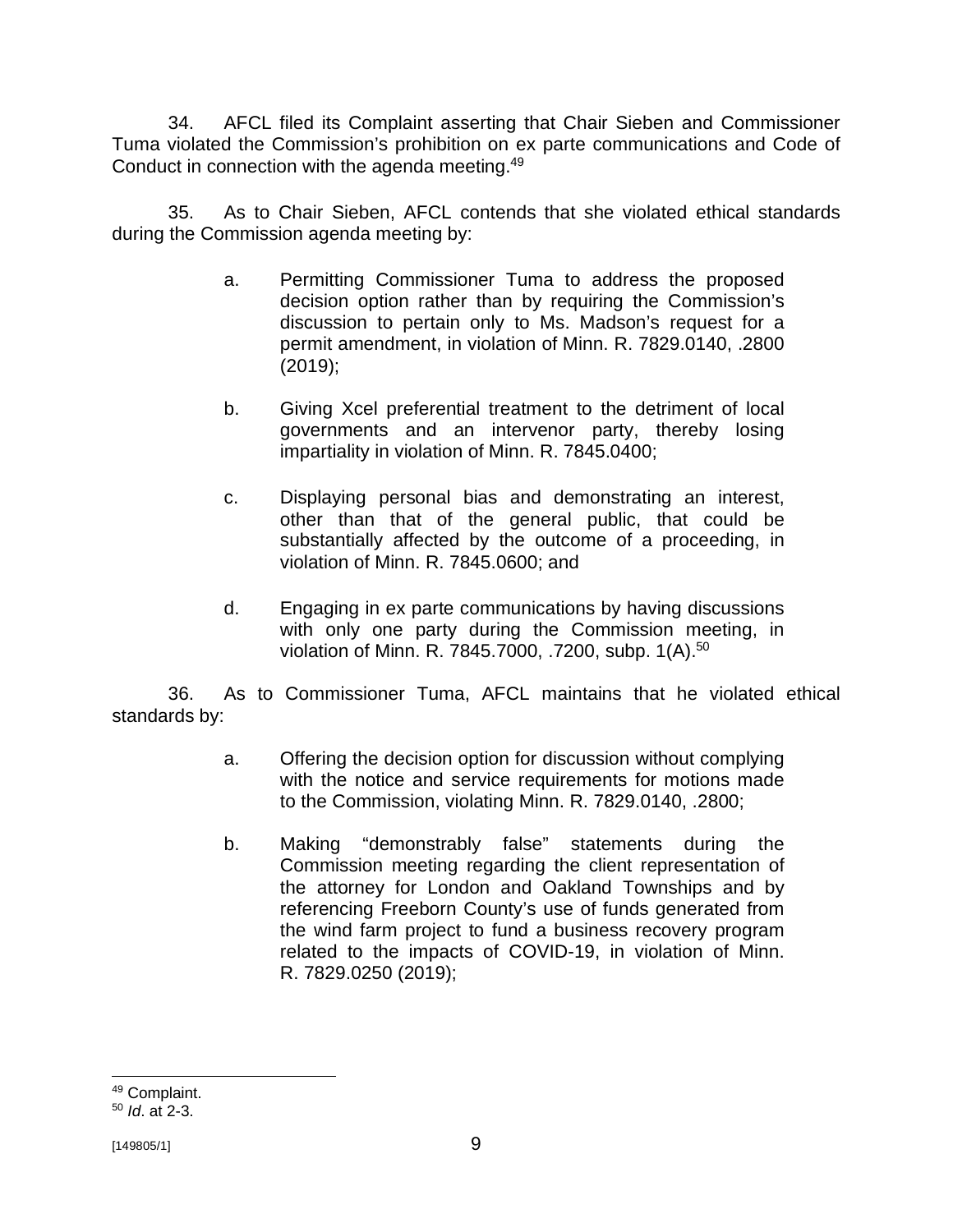- c. Giving preferential treatment to Xcel over the interests of local governments and a party, thereby losing impartiality, in violation of Minn. R. 7845.0400;
- d. Displaying personal bias concerning a party and demonstrating an interest, other than that of the general public, that could be substantially affected by the outcome of a proceeding, violating Minn. R. 7845.0600;
- e. Engaging in discussions with Xcel regarding a topic addressed in AFCL's Motion, without an opportunity for AFCL to participate, which constituted an ex parte communication with Xcel, in violation of Minn. R. 7845.7000, .7200, subp. 1(A); and
- f. Possibly having additional improper contact with Freeborn County officials or project representatives off the record because he noted driving the local roads himself and referenced Freeborn County's COVID-19 business recovery program, violating Minn. R. 7845.7000, .7200, subp. 1(A).

37. AFCL contends that both Chair Sieben and Commissioner Tuma engaged in actions that adversely impacted the confidence of the public in the Commission's integrity, blatantly disregarded the Commission's principle of broad public participation in matters before it, and had the appearance of impropriety, violating Minn. Stat. § 216E.08, subd. 2 (2020) and Minn. R. 7845.0400. 51

38. AFCL proposes that Chair Sieben and Commissioner Tuma should be sanctioned. AFCL also requests issuance of a recommendation that its Motion should be granted, and that Xcel should be ordered to submit a stand-alone application for a permit amendment regarding siting.

## **III. Response of Chair Sieben and Commissioner Tuma**

39. Chair Sieben and Commissioner Tuma submitted a joint Answer to the Complaint, filed on August 10, 2020, seeking dismissal of the Complaint. 52

40. Chair Sieben and Commissioner Tuma argue that the Complaint is procedurally improper because it does not identify a violation of the rules regarding ex parte communications; they assert that the procedure under Minn. Stat. § 216A.037 is reserved for ex parte violations and is not otherwise available as a mechanism to address Code of Conduct violations.<sup>53</sup>

<sup>51</sup> *Id*. at 3-4.

<sup>52</sup> Answer to Complaint of Violation (Answer) (Aug. 10, 2020) (eDocket No. 20208-165723-01).

<sup>53</sup> *Id*. at 3; Meeting Procedures (submitted as an attachment to the Answer).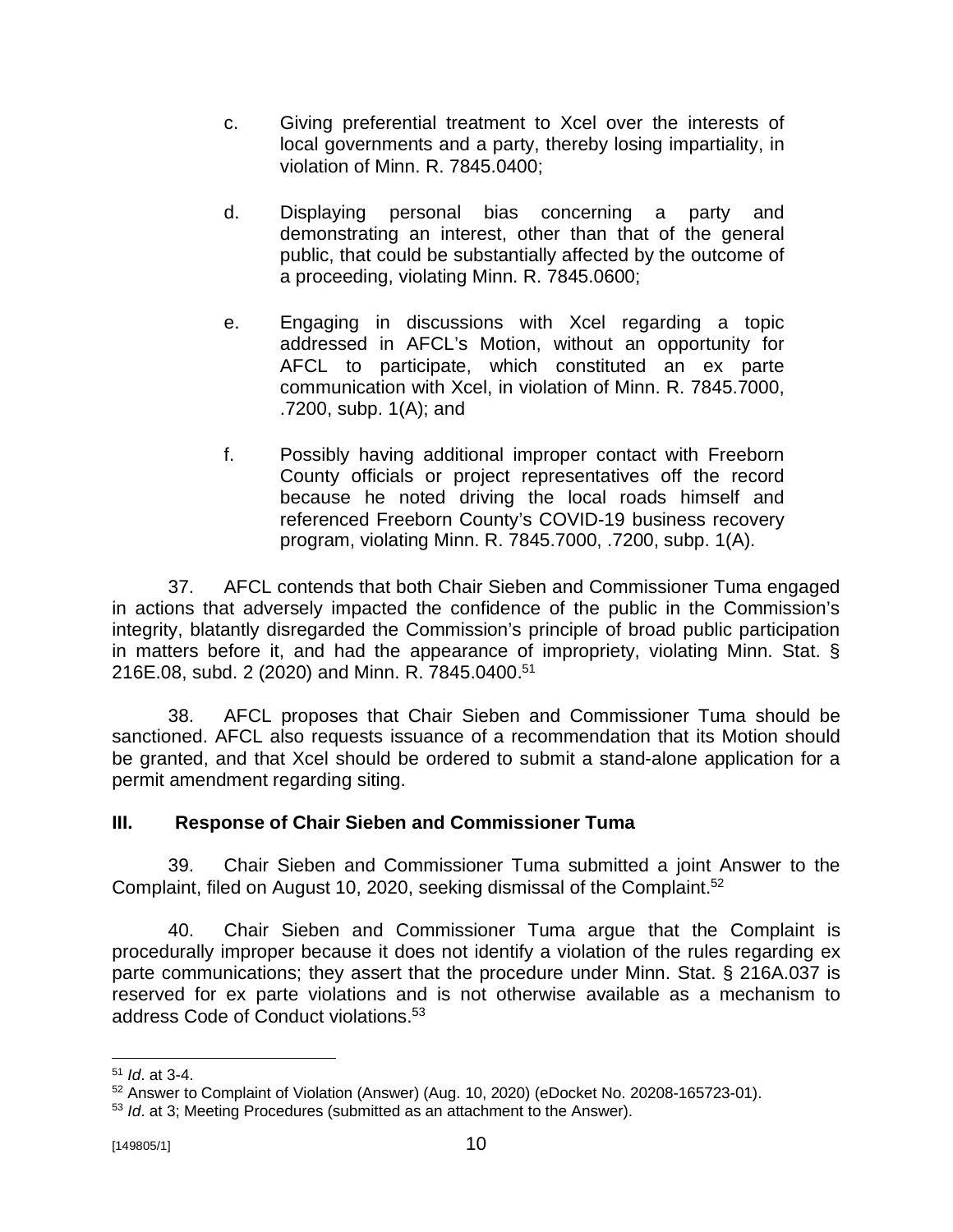- 41. Chair Sieben and Commissioner Tuma also assert that:
	- a. There is no notice and service requirement for a commissioner to raise an issue for discussion or move for a vote and the discussion was consistent with the Commissions formal Meeting Procedures; 54
	- b. The Commission was not required to take up AFCL's Motion before discussing the status of Xcel's decision to move turbines or to consider instituting a notice and comment period related to that issue; 55
	- c. They did not discount party or public participation, or thwart public participation, by discussing an issue without seeking AFCL's participation or by considering the option of opening a comment period to obtain public participation;<sup>56</sup>
	- d. They did not engage in an ethical violation by usurping "local control" by the Townships over township roads;<sup>57</sup>
	- e. Commissioner Tuma did not engage in prohibited ex parte communications or make false statements regarding the topics discussed at the agenda meeting; $58$  and
	- f. Neither Chair Sieben, nor Commissioner Tuma, demonstrated bias by discussing legal issues with Xcel or by discussing the economic benefits to Freeborn County that accompany the wind farm project;<sup>59</sup>

42. Commissioner Tuma submitted a sworn affidavit addressing specific aspects of the Complaint related to him.<sup>60</sup>

43. Commissioner Tuma's practice is to visit areas in which the Commission is asked to site projects to better understand impacts to each particular community. He drove the county and township roads that have been the subject of contention in the Freeborn Wind docket shortly before the agenda meeting on July 16, 2020. He did not meet with or speak to anyone regarding issues in the docket. Commissioner Tuma's

- <sup>55</sup> *Id*. at 5.
- <sup>56</sup> *Id*. at 5-7.
- <sup>57</sup> *Id.* at 6.
- <sup>58</sup> *Id.* at 7-8.
- <sup>59</sup> *Id*. at 8-9.

<sup>54</sup> *Id*. at 4.

<sup>60</sup> Affidavit (Aff.) of John Tuma (Tuma Aff.) (Aug. 7, 2020).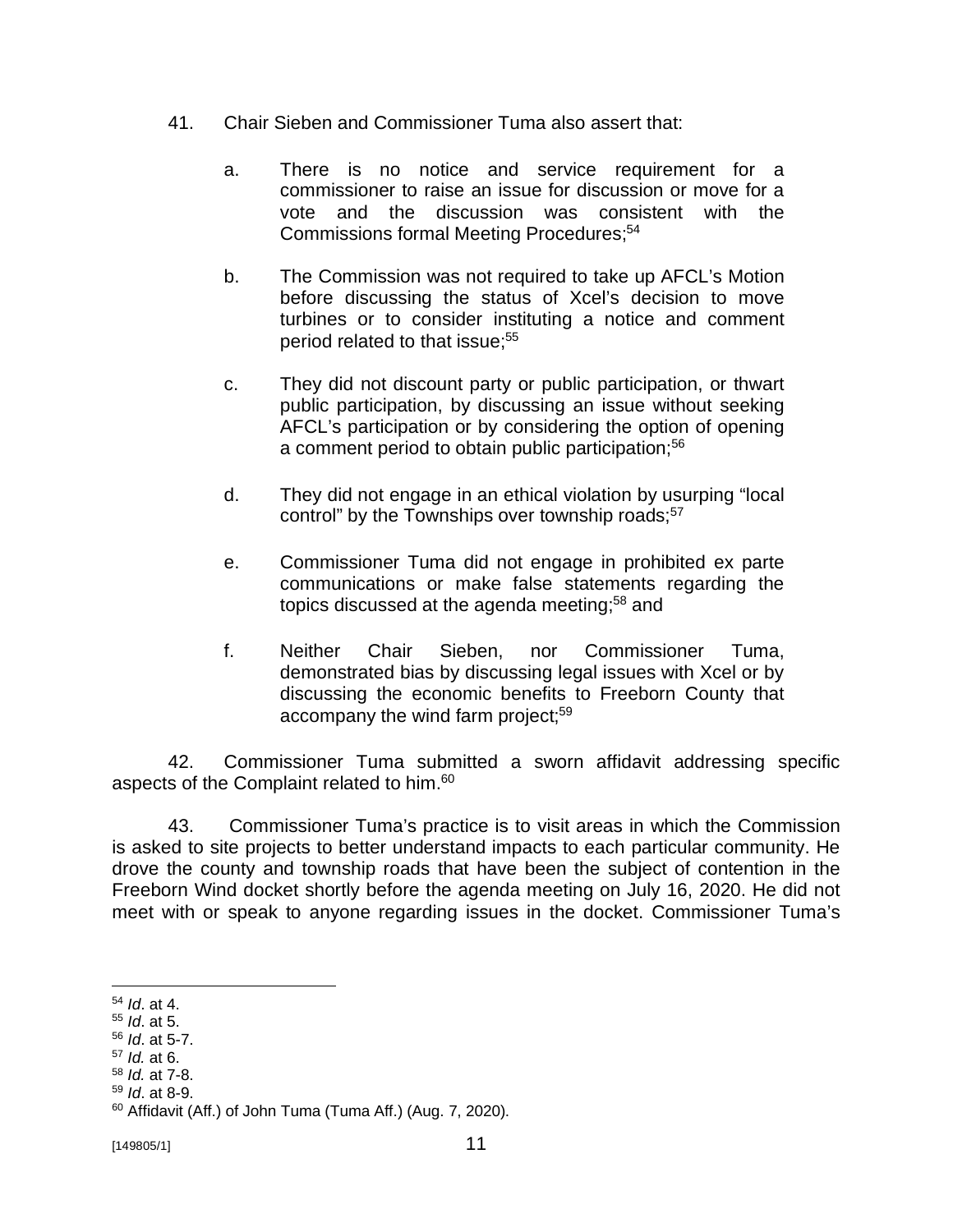wife shopped at a quilt store while he drove around the neighborhood, but she did not mention why they were in the community.<sup>61</sup>

44. Commissioner Tuma participated as a guest speaker at a meeting of the Minnesota Rural Energy Board on June 1, 2020, at which Commissioner Glen Mathiason, the Chair of the Board of Commissioners of Freeborn County, announced that Freeborn County intended to use revenues generated by the Freeborn Wind project to fund economic relief for local communities and businesses impacted by COVID-19.<sup>62</sup> Commissioner Tuma believed Commissioner Mathiason to be a credible source regarding this information and has no other information on that topic.<sup>63</sup>

45. Commissioner Tuma later had a follow up conversation with Commissioner Mathiason, which Commissioner Tuma describes as follows:

Some time later, I had a phone conversation with Commissioner Mathiason as a follow-up network chat to the June 1 meeting. To the best of my recollection, this conversation occurred in early July, prior to the July 16, 2020 agenda meeting and after I learned that the Freeborn County road engineer was acting as the overseer of our permit's road conditions.

During this conversation, I thanked Commissioner Mathiason for the County's willingness to act as our partners on enforcing this and past permits. I also thanked Commissioner Mathiason for his work to find resolution regarding the transportation issues in the area. He did mention to me frustration with the process and the news that several turbines were moving to Iowa. He expressed to me in this conversation a desire to continue to see if the turbines could stay in Minnesota and willingness to see if the county could do more on the transportation issues through our permits. We also discussed local participation in permitting and how I have sought over the years to improve the permit language in the area of local participation. The conversation lasted around five minutes.

I did not view the conversation as an ex parte communication because Freeborn County is working with us to ensure the permit conditions are met by the permitee, and I knew that Freeborn County was not a party.<sup>64</sup>

46. Commissioner Tuma's conversation with Commissioner Mathiason led Commissioner Tuma to introduce his decision option for the agenda meeting on July 16, 2020, but after learning more, decided not to propose any action for the Commission to take.<sup>65</sup>

 $61$  Tuma Aff. at  $\P$  4.

<sup>62</sup> *Id.* at ¶¶ 5-6.

 $63$  *Id.* at  $\overline{9}$  6.

<sup>64</sup> *Id.* at 2.

<sup>65</sup> *Id.* at 3.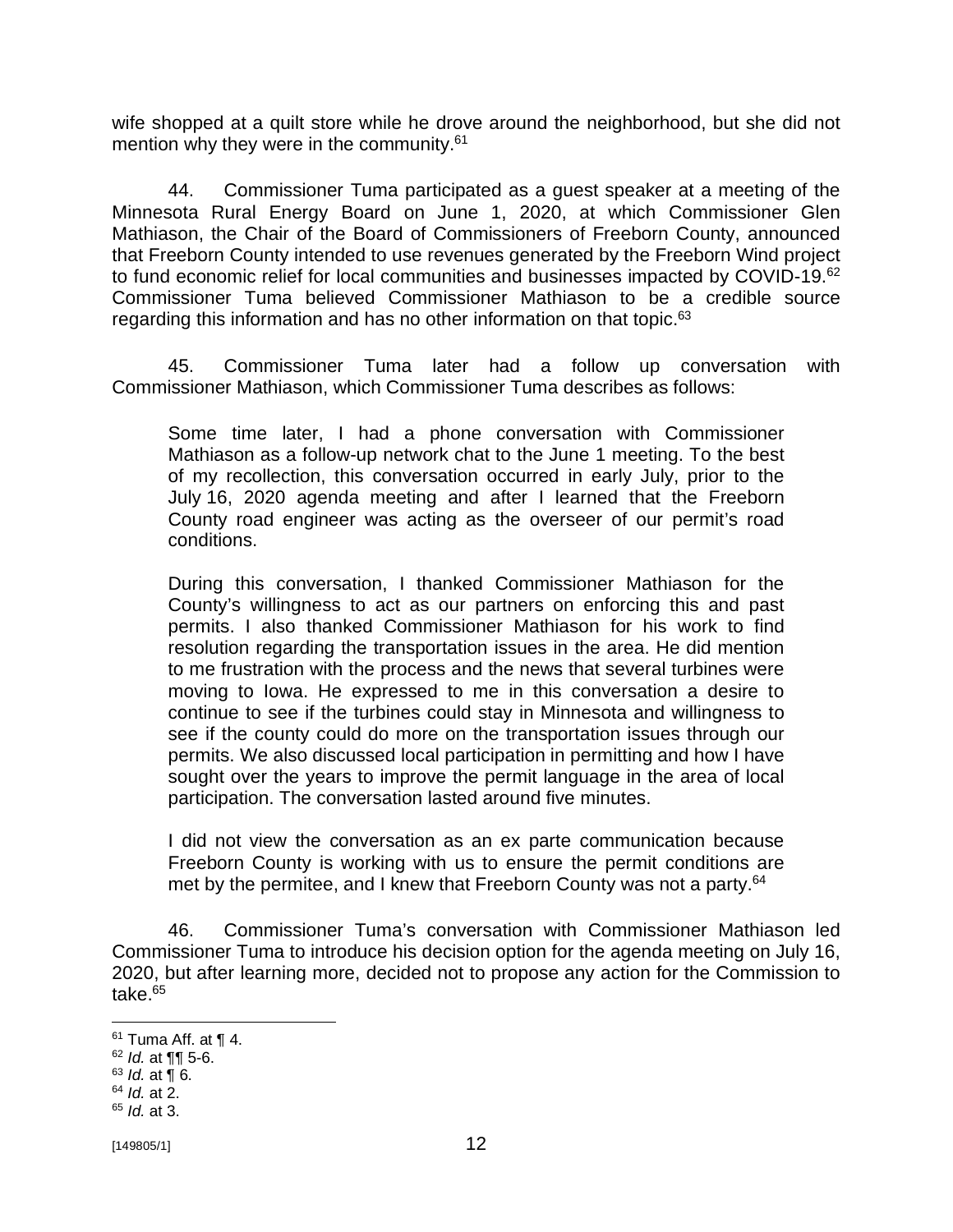## **IV. Incorporation**

47. Any fact listed elsewhere in this report that is not specifically identified in the Investigative Findings is incorporated herein.

## **APPLICABLE LEGAL STANDARDS**

## **I. Statutory Standards**

1. Under Minn. Stat. § 216A.037, subds. 1, 3, the legislature directed the Commission to adopt rules regarding permitted and prohibited ex parte communications and to establish a code of conduct.

2. Minn. Stat. § 216A.037, subd. 1(a), provides that:

The ex parte rules may prohibit only ex parte communications, directly or indirectly, between a commissioner and a participant or party under the commission's rules of practice and procedure relating to:

- (1) a material issue during a pending contested case proceeding;
- (2) a material issue in a rulemaking proceeding after the beginning of commission deliberations;
- (3) a material issue in a disputed formal petition; and
- (4) any other communication impermissible by law.

3. The Commission "may apply ex parte prohibitions, prospectively and after notice to affected parties, to other commission proceedings as the commission deems necessary." 66

### **II. Rules on Ex Parte Communications**

4. Ex parte communications are governed by Minn. R. 7845.7000-.7900.

5. An ex parte communication is defined as an "oral or written, off-the-record communication made to or by commissioners or commission decision-making personnel, without notice to parties or participants, that is directed to the merits or outcome of an on-the-record proceeding."<sup>67</sup>

<sup>66</sup> Minn. Stat. § 216A.037, subd. 1(b).

<sup>67</sup> Minn. R. 7845.7000, subp. 4.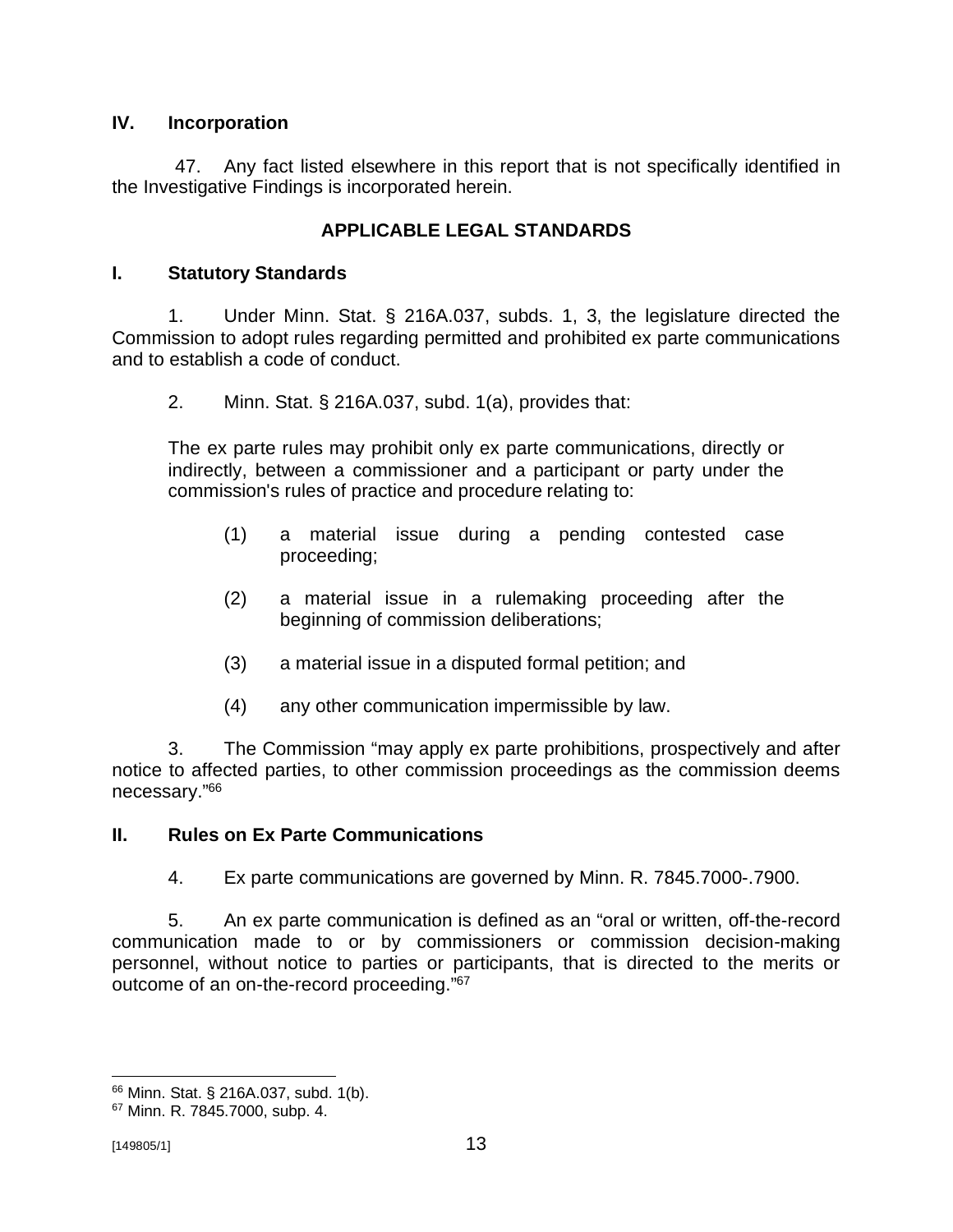6. Ex parte communications do not include "procedural, scheduling, and status inquiries or other inquiries or requests for information that have no bearing on the merits or the outcome of the proceeding."<sup>68</sup>

7. Ex parte communications are permissible except as provided in Minn. R. 7845.7200.<sup>69</sup>

8. The Commission's prohibition on ex parte communications reads as follows:

An ex parte communication, either direct or indirect, must not be made or attempted to be made between a commissioner and a party or a participant concerning:

- a. a material issue during a pending contested case proceeding, from the date the matter is referred to the Office of Administrative Hearings until the commission issues its final order and the time to petition for reconsideration expires, or until the commission issues a final order responding to the petition for reconsideration, whichever is later;
- b. a material issue in a rulemaking proceeding after the beginning of commission deliberations, from the date the commission posts notice of its deliberations for adoption of rules on the open meeting calendar until the order adopting the rules is issued; or
- c.  $\qquad$  a material issue in a disputed formal petition.<sup>70</sup>

9. A party is "person by or against whom a proceeding before the commission is commenced or a person permitted to intervene in a proceeding before the commission. A party includes a petitioner, complainant, intervenor, applicant, and respondent, and their attorneys, agents, or representatives."<sup>71</sup>

10. A participant is "a person who files comments or appears in a proceeding, other than public hearings held in contested cases and other commission proceedings conducted to receive general public comments, to present views without becoming a party."<sup>72</sup>

<sup>68</sup> *Id.*

<sup>69</sup> Minn. R. 7845.7100.

<sup>70</sup> Minn. R. 7845.7200, subp. 1.

<sup>71</sup> Minn. R. 7845.7000, subp. 8.

<sup>72</sup> *Id.*, subp. 7.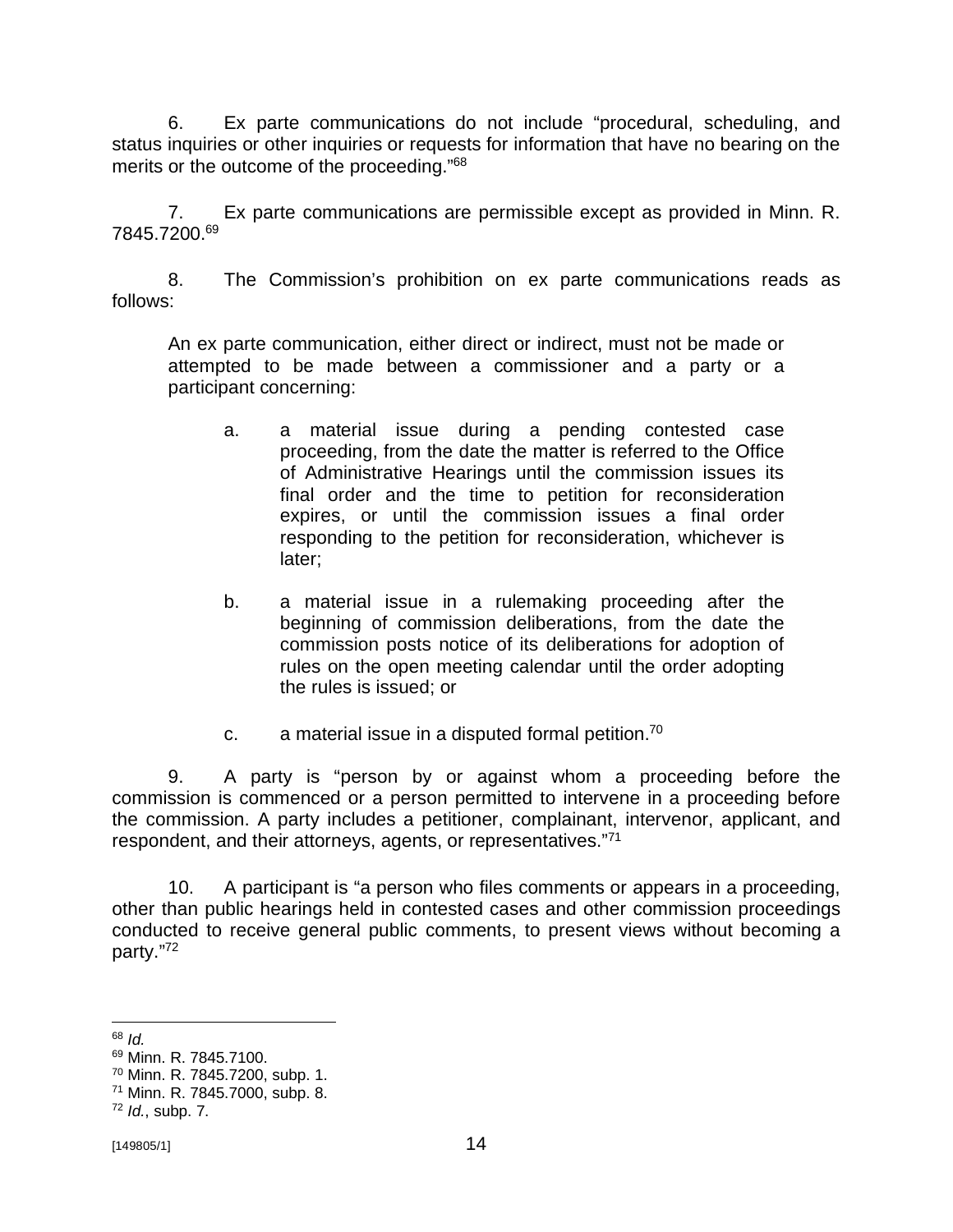11. A material issue is "an issue that may affect the merits or outcome of an on-the-record proceeding."<sup>73</sup>

12. The rules define a "disputed formal petition" to include a formal petition: (1) filed with the commission; (2) for which a hearing is not automatically required; (3) for which the commission has received a written statement disputing the action or relief sought in the petition; and (4) on which the commission has ordered comments, written responses to comments, oral argument, negotiations, settlement conferences, a formal hearing, or other procedures it considers necessary or helpful to enable it to decide the petition.<sup>74</sup>

13. A commissioner who intentionally violates the Commission's ex parte rules must recuse himself or herself and shall not participate, offer advice, or vote in the Commission's decision-making process in the pending on-the-record proceeding.<sup>75</sup>

## **III. Rules Comprising the Code of Conduct**

14. The Commission has adopted Minn. R. 7845.0100-.1000, to serve as its code of conduct.

15. The purpose of the code of conduct is to "preserve the integrity and independence of commission decision making and to promote public confidence in the objectivity of commission decisions."<sup>76</sup> Commissioners are required to maintain high standards of conduct to prevent a conflict, or the appearance of a conflict, between their private interests and official duties.<sup>77</sup> The code of conduct is to be "construed to secure these objectives in keeping with the quasi-judicial function of the commission."<sup>78</sup>

16. Pursuant to Minn. R. 7845.0400, subp. 1, commissioners must respect and comply with the law and behave in a manner that promotes the public's confidence in the integrity and impartiality of the Commission's decision-making process.

17. Commissioners must avoid any action that creates a conflict of interest or an appearance of impropriety, and specifically must not give preferential treatment to an interested person or entity, lose independence or impartiality of action, or affect adversely the confidence of the public in the Commission's integrity.<sup>79</sup>

<sup>73</sup> *Id.*, subp. 5.

<sup>74</sup> *Id.*, subp. 2.

<sup>75</sup> Minn. R. 7845.7600.

<sup>76</sup> Minn. R. 7845.0300.

<sup>77</sup> *Id.*

<sup>78</sup> *Id.*

<sup>79</sup> Minn. R. 7845.0400, subp. 2(B), (D), (F).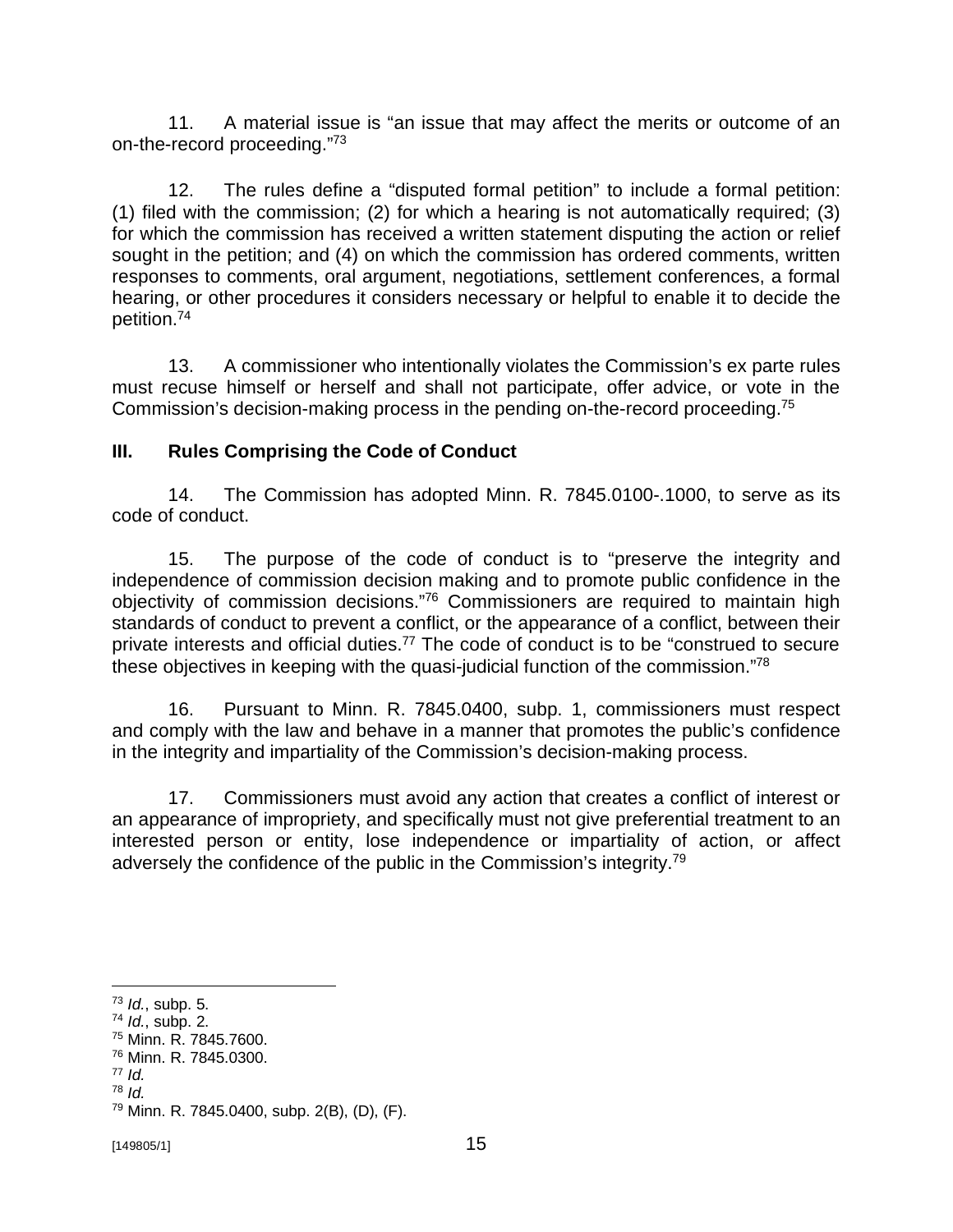18. Commissioners must disqualify themselves if they have a personal bias or prejudice concerning a party or if they have an interest, other than that of the general public, that could be substantially affected by the outcome of the proceeding.<sup>80</sup>

# **IV. Complaint and Investigation Process; Potential Sanctions**

19. Under Minn. Stat. § 216A.037, subd. 4(a), "[a]ny person seeking sanctions for alleged violations of the rules adopted under this section may file a complaint with the commission."

20. After a period during which the respondent may file an answer, the Commission is required to refer a complaint and any reply to the Office of Administrative Hearings, after which the assigned administrative law judge must conduct a "hearing investigation" and issue a report within 30 days after the matter is referred.<sup>81</sup>

21. The assigned administrative law judge's findings and decision as to whether ex parte violations occurred are binding on the Commission, and the administrative law judge may also recommend the Commission impose specified sanctions, depending on whether certain conditions are met.<sup>82</sup>

- 22. Following the finding of a violation, the Commission may:
	- (1) dismiss the proceeding if the prohibited ex parte communication has so prejudiced the proceeding that the commission cannot consider it impartially;
	- (2) issue an adverse ruling on a pending issue that is the subject of the prohibited ex parte communication if other parties are prejudiced by the prohibited ex parte communication;
	- (3) strike evidence or pleadings if the evidence or pleadings are tainted by the prohibited ex parte communication; or
	- (4) issue a public statement of censure, if the prohibited ex parte communication is determined to be part of a continuing pattern of improper ex parte communication or if the prohibited ex parte violation consists of a single prohibited communication and mitigating circumstances exist that:

<sup>80</sup> Minn. R. 7845.0600, subp. 1(A), (C).

<sup>81</sup> *Id.*, subd. 4(d)-(f). If the administrative law judge determines that the report cannot be properly completed within the initial 30-day time period, the judge shall report that fact to the commission within the 30-day period, and then file a final report within a reasonable time after that and no later than 60 days after the date the matter was referred to the Office of Administrative Hearings. *Id.*, subd. 4(f). <sup>82</sup> *Id.*, subd. 4(g)-(h).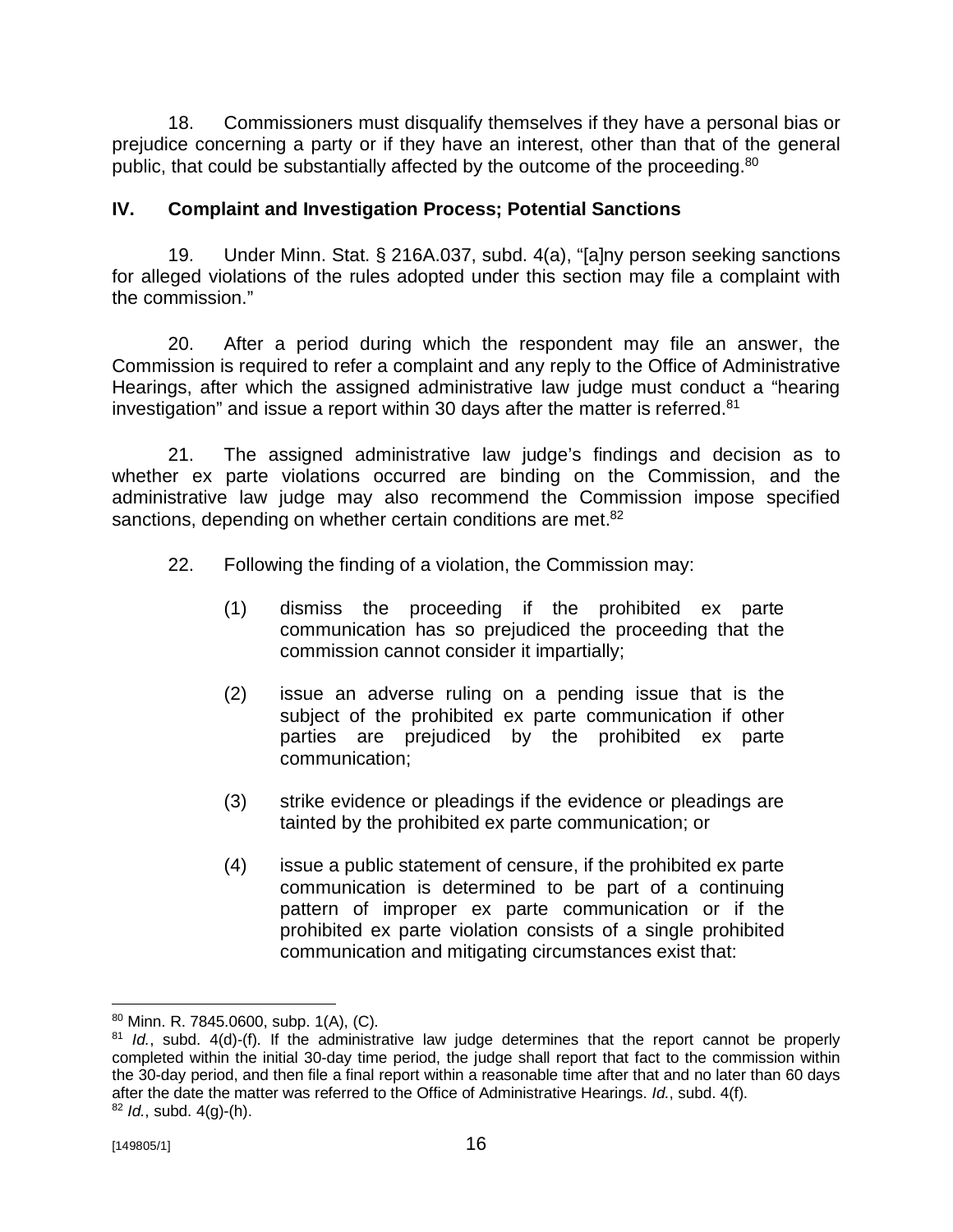- (i) negate the need for a more severe sanction;
- (ii) do not prejudice the proceeding to the extent that the commission is unable to consider it impartially;
- (iii) do not prejudice other parties; or
- (iv) do not taint the evidence or pleadings.  $83$

23. A commissioner who intentionally violates the code of conduct is subject to disciplinary action under Minn. Stat. §§ 15.0575, 43A.33, 216A.036 (2020).<sup>84</sup>

24. If the Administrative Law Judge finds the complaint alleging an ex parte violation "was interposed for any improper purpose, such as to harass or cause unnecessary delay or needless increase in the cost of the proceeding," the administrative law judge may recommend that the Commission issue an "appropriate sanction" against the complainant.<sup>85</sup> The statute does not provide any specific sanctions that may be imposed upon such a complainant. $86$ 

25. The Commission's ex parte rules also create a complaint process to address complaints of prohibited ex parte communications. $87$  The process under the rules mirrors the process provided by Minn. Stat. § 216A.037, subd. 4.

## **INVESTIGATIVE CONCLUSIONS**

1. Chair Sieben's conduct during the agenda meeting on July 16, 2020, did not violate the Commission's code of conduct and there is no evidence that she engaged in prohibited ex parte communications as alleged in the Complaint.

2. Commissioner Tuma's conduct during the agenda meeting on July 16, 2020, and his conduct pre-dating the meeting described herein, did not violate the Commission's code of conduct, and there is no evidence that Commissioner Tuma engaged in prohibited ex parte communications as alleged in the Complaint.

3. Any portion of this report, including the reasoning in the Memorandum below, that is properly considered to be an Investigative Conclusion is incorporated herein.

<sup>83</sup> Minn. Stat. § 216A.037, subd. 4(h).

<sup>84</sup> Minn. Stat. § 15.0575, subd. 4, provides for dismissal for cause after notice and a hearing. Minn. Stat. § 43A.33 generally governs proceedings related to employment discipline for employees of the State of Minnesota. Minn. Stat. § 216A.036(d) provides for imposition of a civil penalty of up to \$10,000, for specified appointees, including commissioners of the Commission, who accept employment, compensation, or contract opportunities with certain regulated entities within one year of leaving the appointed post.

<sup>85</sup> Minn. Stat. § 216A.037, subd. 4(i).

<sup>86</sup> *See id.*

<sup>87</sup> *See* Minn. R. 7845.7700-.7800.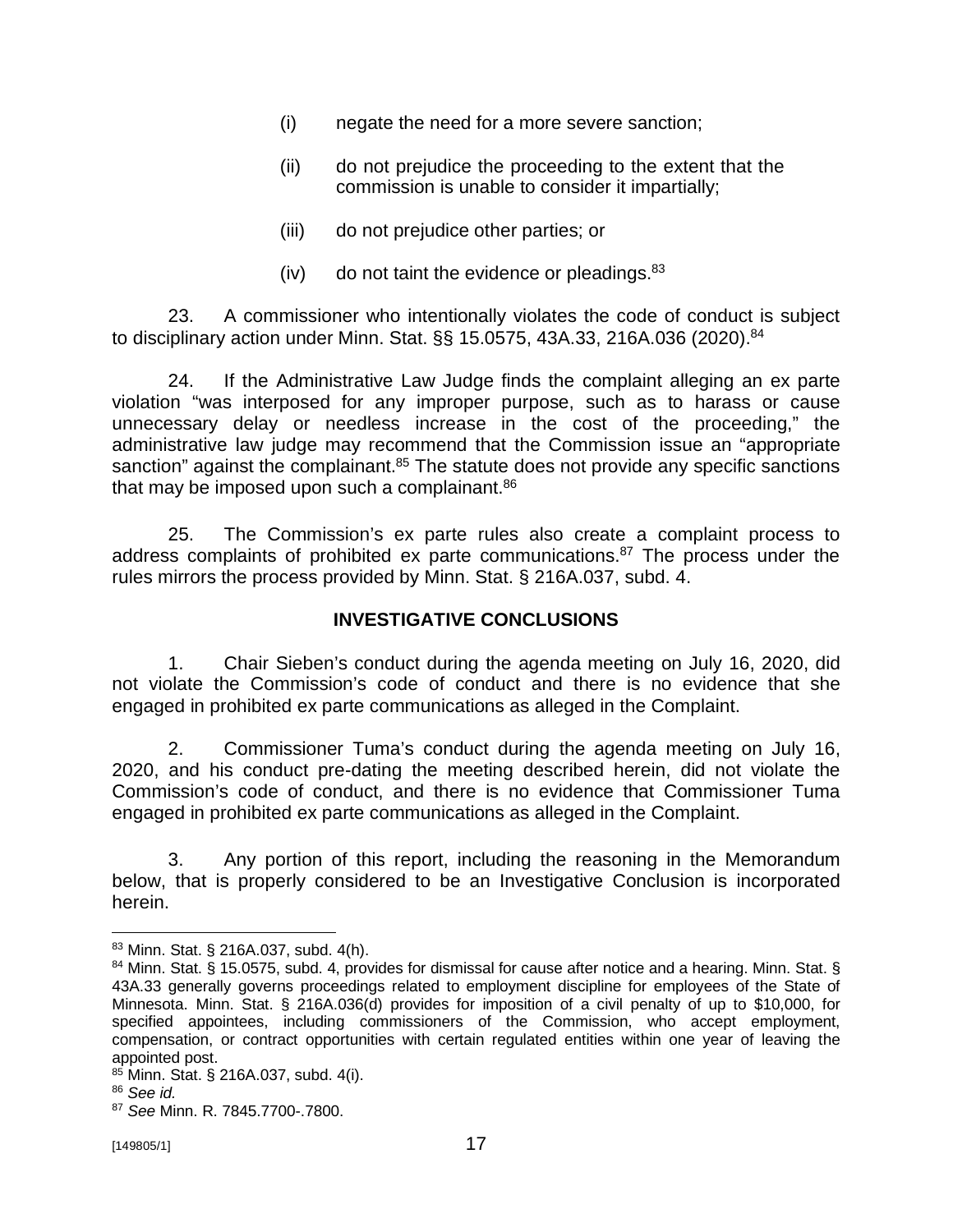#### **MEMORANDUM**

### **I. Introduction**

AFCL's Complaint concerns actions taken by Chair Sieben and Commissioner Tuma on the record at an agenda meeting held by the Commission on July 16, 2020, and some additional actions of Commissioner Tuma's that pre-dated the discussion at the meeting. AFCL alleges that these actions violated the Commission's rules prohibiting ex parte communications and its code of conduct.

### **II. Scope of Proceeding**

Chair Sieben and Commissioner Tuma argue that the process provided in Minn. Stat. § 216A.037, subd. 4, is designed to address only complaints of violations of the rules on ex parte communications, and does not serve as a vehicle for consideration of code of conduct rule violations.<sup>88</sup> They note that the ex parte rules contain a complaint process, whereas the code of conduct rules do not. The sanctions provisions of Minn. Stat. § 216A.037, subd. 4, also specifically speak of ex parte violations, without referring to code of conduct violations and any appropriate sanctions for such violations.

The Administrative Law Judge concludes that the complaint process under Minn. Stat. § 216A.037, subd. 4, can be used to address complaints alleging code of conduct violations. Minn. Stat. § 216A.037, subd. 1, required the Commission to adopt ex parte rules. Subdivision 3 of the same statute required the Commission to adopt rules establishing a code of conduct. Minn. Stat. § 216A.037, subd. 4(a), then states: "Any person seeking sanctions for alleged violations of the rules *adopted under this section* may file a complaint with the commission."<sup>89</sup> Both sets of rules were adopted under this statutory section, so a complaint could allege violations of either or both sets of rules. While the code of conduct rules do not contain their own complaint process, the process provided by the statute would apply.<sup>90</sup>

There is some uncertainty in the statute and rules regarding the possible sanctions that could be imposed. The sanctions listed in Minn. Stat. § 216A.037, subd. 4(h) all address ex parte communications, while the code of conduct rules provide for sanctions under Minn. Stat. §§ 15.0575, 43A.33, 216A.036. The Administrative Law Judge determines that it is unnecessary to parse out all possibilities at this time because she concludes no sanctionable conduct occurred.

<sup>88</sup> Notwithstanding this argument, Chair Sieben and Commissioner Tuma addressed the Complaint's allegations under the code of conduct as well.

<sup>89</sup> Emphasis added.

<sup>90</sup> The Administrative Law Judge recognizes that there is a lack of clarity in the statute as it references both sets of rules, but afterward speaks of the "ex parte complaint proceeding," and states that "the report . . . shall set forth the judge's findings as to whether ex parte violations occurred." Minn. Stat. § 216A.037,

subd. 4(f)-(g). The Commission may wish to consider whether additional legislation or a rulemaking proceeding would aid in establishing a clearer framework.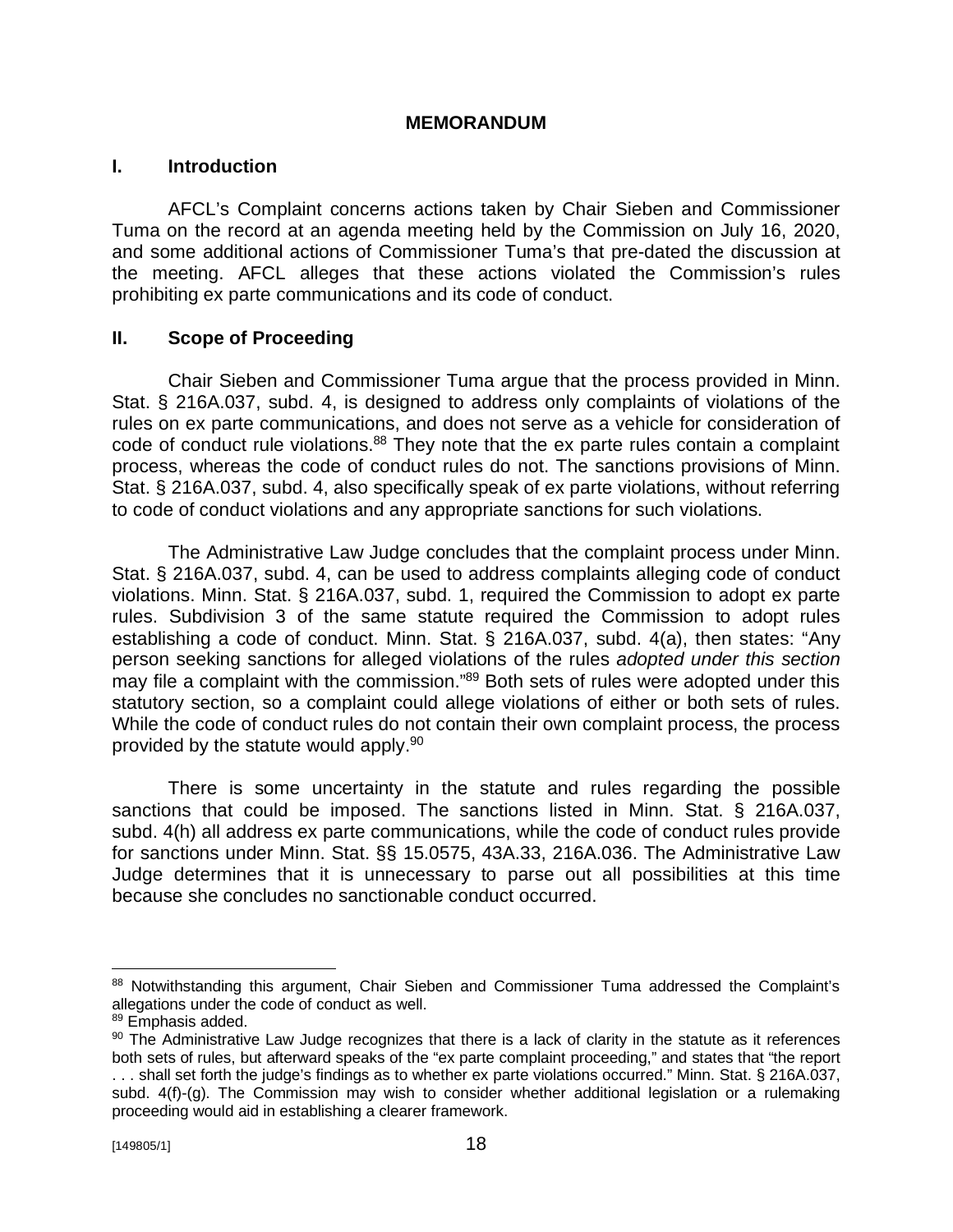Chair Sieben and Commissioner Tuma also acknowledge that there is some uncertainty as to whether the Administrative Law Judge may dismiss the Complaint or whether the matter should be referred to the Commission for dismissal.<sup>91</sup> While the statute makes binding the Administrative Law Judge's findings as to whether ex parte violations occurred, it seems to place the final outcome of the proceeding more clearly in the hands of the Commission.<sup>92</sup> Therefore, the Administrative Law Judge refers this matter back to the Commission with a recommendation of dismissal.

### **III. Allegations Regarding Chair Sieben**

There is no basis to find that Chair Sieben violated the code of conduct rules or engaged in ex parte communications in connection with the agenda meeting on July 16, 2020.

First, AFCL objects that Chair Sieben allowed Commissioner Tuma to discuss the decision option and to question Xcel when Commissioner Tuma had not filed and served the decision option as a motion and it did not appear as an item for the agenda meeting. AFCL cites several standards in asserting Commissioner Tuma was required to file a motion, and that Chair Sieben should not have permitted his discussion at the agenda meeting without further procedural groundwork. None of these standards require what AFCL proposes.

Under Minn. R. 7829.0410, a "party to a proceeding" may file and serve written motions. A "motion filing" is a written request for a specific action by the Commission filed by a party. $93$  Minn. R. 7829.2800 contains a general notice requirement indicating that matters may come before the Commission only on ten days' notice to the parties and persons on the official service list, though the executive secretary may reduce the ten-day notice period for exigent circumstances. AFCL also cites Minn. Stat. § 216B.09, subd. 1 (2020), which permits the Commission to act "on its own motion," and AFCL claims that the law does not suspend notice and service requirements for motions by commissioners.<sup>94</sup> AFCL misreads the requirements and their applicability. Commissioner Tuma's "motion" does not fall within these provisions, but is instead a procedural device used to raise an issue pursuant to the Commission's Meeting Procedures.<sup>95</sup>

AFCL further contends that it was misconduct for Chair Sieben to allow Commissioner Tuma to address questions pertaining to AFCL's Motion when that item was not on the agenda and AFCL could not participate in the discussion. The meeting record does not support that claim. At that point, Xcel had confirmed that it would remove 17 turbines from the project, and Commissioner Tuma's questioning related to the circumstances leading to that decision. He inquired whether there was an alternative

<sup>91</sup> Answer at 3, n.16.

 $92$  Minn. Stat. § 216A.037, subd. 4(g)-(h).

<sup>93</sup> Minn. R. 7829.0100, subp. 11a (2019).

<sup>94</sup> AFCL cites Minn. Stat. §§ 216.17, 216B.18, .25 (2020).

<sup>95</sup> *See* Meeting Procedures at Section (II)(E)(5).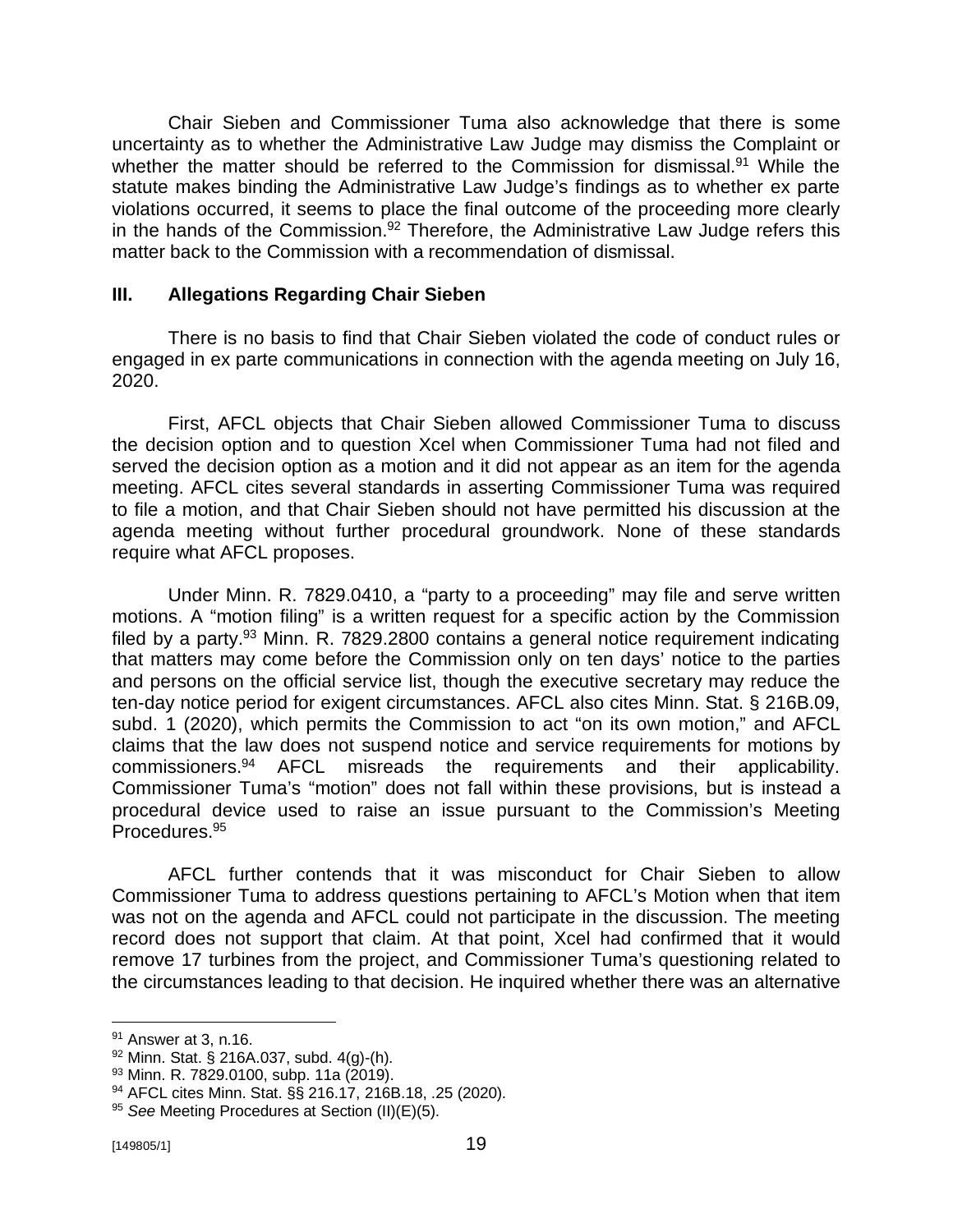path forward if the road use issues Xcel encountered could be resolved. Commissioner Tuma did not ask Xcel to address the topics raised in AFCL's Motion, which relate to whether the removal of these turbines constitutes a sufficient change in the scope of the project such that a stand-alone permit amendment application is required. That Commissioner Tuma referenced Xcel's letter submitted in response to AFCL's Motion, in which Xcel confirmed its decision to remove the turbines, does not convert the substance of the discussion into one regarding the Motion. Chair Sieben did not violate the law by allowing Commissioner Tuma to address questions to Xcel.

AFCL next argues that, by permitting the discussion with Xcel and asking Xcel her own questions, Chair Sieben gave preferential treatment to Xcel to the detriment of an intervenor party (AFCL) and local governments (the townships). AFCL argues that Chair Sieben showed a lack of independence and impartiality. AFCL further contends that Chair Sieben displayed personal bias and an interest, other than that of the general public, that could be substantially affected by the proceeding. These allegations are not supported.

Chair Sieben noted the financial benefits to local governments associated with the project and asked whether Xcel would continue construction as to the other turbines in the project. She asked whether there was any aspect of the Commission's process that contributed to Xcel's decision to move the turbines. Her questions were entirely informational and none indicated preference or bias in favor of or against anyone, nor did the questions suggest a lack of independence or impartiality. There is nothing in her discussion with Xcel that suggests she has any personal, financial, or other interest that is impacted by the Freeborn Wind docket as a whole or by any specific proceeding within the docket.

As to ex parte communications, the Complaint alleges that Chair Sieben engaged in misconduct by engaging in a discussion on the record with Xcel, without affording other parties an opportunity to participate, on a matter related to AFCL's pending Motion. As noted previously, the agenda meeting discussion pertained to the removal of the turbines and the circumstances leading Xcel to that decision. The Commission was considering whether to seek additional public comment regarding this issue. There was no discussion of AFCL's Motion and the relief it seeks.

AFCL also did participate in the agenda meeting as an observer,<sup>96</sup> but AFCL was not entitled to speak at the meeting. The Commission's Meeting Procedures establish that, while it may at times seek public comment at an agenda meeting, absent notice that it will seek such comments "the Commission does not ordinarily accept public comment at the [a]genda meeting."<sup>97</sup> Additionally, the "Commission reserves the right to limit the amount of time allocated to public comment to assure that it completes its

<sup>96</sup> Chair Sieben and Commissioner Tuma note that AFCL was given an opportunity to address the Commission during the hearing, but that AFCL did not request or submit a transcript of that portion of the meeting. Answer at 5.

<sup>97</sup> Meeting Procedures at Section (II)(E)(3).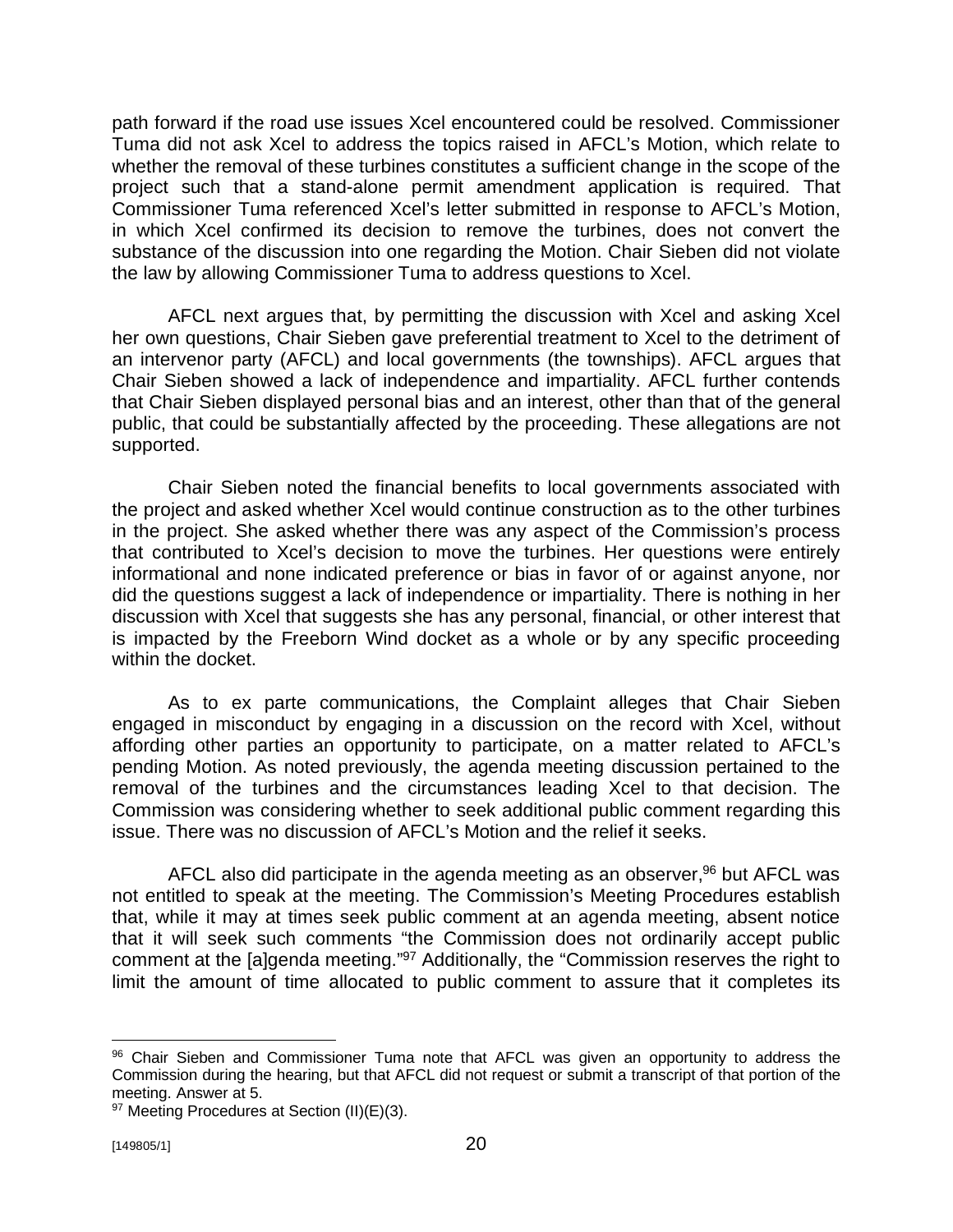agenda."<sup>98</sup> The docket in this matter shows that AFCL has been an active party and has been able to raise a host of issues for consideration by the Commission. There is no evidence that Chair Sieben or Commissioner Tuma sought to disadvantage AFCL at the agenda meeting.

Finally, AFCL argues that Chair Sieben engaged in actions that adversely impacted the confidence of the public in the Commission's integrity, blatantly disregarded the Commission's principle of broad public participation in matters before it, and that these actions gave rise to an appearance of impropriety. These claims are without merit. Chair Sieben permitted and participated in a discussion regarding an issue that had arisen in construction of an approved energy generation project and sought additional information. The purpose of the conversation to which AFCL objects centered on whether to open a comment period to permit further public participation in addressing that issue. Ultimately, Commissioner Tuma did not formally offer his decision option and the Commission did not vote or take any other action related to the issues raised.

There is no support for AFCL's allegations against Chair Sieben. As to Chair Sieben, the Complaint should be dismissed without further action.

# **IV. Allegations Regarding Commissioner Tuma**

The majority of the Complaint's claims relate to Commissioner Tuma. Some aspects of the analysis above apply equally to the allegations against Commissioner Tuma. Notably, Commissioner Tuma was not required to frame the decision option in the same manner as a party's motion and file and serve the decision option according to the Commission's filing and service rules for motions. It was not a violation of the Commission's ethical rules for Commissioner Tuma to engage in a discussion with Xcel on the record to receive information about concerns related to a project approved by the Commission and to express concerns about the impact of permitting requirements on the local government. Doing so also did not afford preferential treatment to Xcel, evidence a personal bias, or show that Commissioner Tuma had an interest that could be substantially affected by the proceeding.

There are several other specific allegations related only to Commissioner Tuma. AFCL claims that Commissioner Tuma made "demonstrably false" statements during the agenda meeting. Both of the statements that AFCL identifies as false were tangential to the Commission's discussion, and neither is a demonstrably false statement.

AFCL maintains Commissioner Tuma mischaracterized the representation by counsel for London and Oakland Townships. Commissioner Tuma remarked: "I take a little bit of umbrage to the fact that people are planning, they're speaking for the township association when, in fact, they don't, they speak for two townships. But I also

<sup>98</sup> *Id.*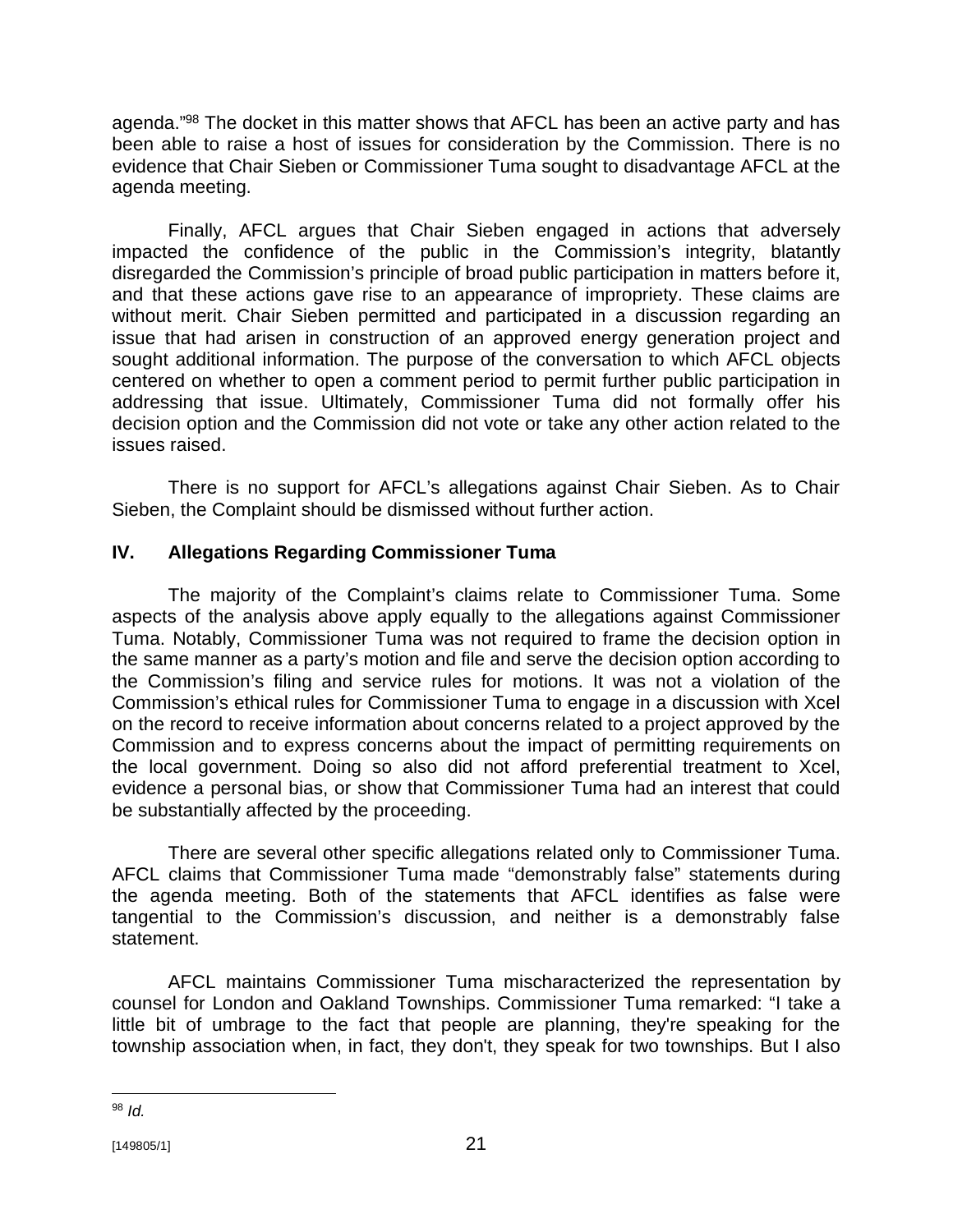want to take those two townships' concerns considered completely."<sup>99</sup> This is not a false statement, as Commissioner Tuma noted that the attorneys represented only two townships. To the extent that he characterized their involvement more broadly, the letter filed on behalf of the townships noted that the "mere consideration of [Commissioner Tuma's] request by [the Commission] signals a disturbing policy by the Commission which will lead to a 'slippery slope' which *threatens local regulatory powers of all Counties, Cities and Townships in Minnesota*."<sup>100</sup>

AFCL claims that Commissioner Tuma falsely stated that Freeborn County intended to use funds generated by the Freeborn Wind project to fund economic relief related to the COVID-19 pandemic. Commissioner Tuma avers that he learned this information when it was discussed in public at a meeting by a representative of Freeborn County, and Commissioner Tuma believed it to be true. This statement is not actionable under the Commission's ethics rules.

AFCL also maintains that Commissioner Tuma engaged in ex parte communications. AFCL points to Commissioner Tuma's on-the-record discussion with Xcel as an example of an ex parte communication because AFCL argues that Commissioner Tuma discussed its Motion only with Xcel and without allowing AFCL to participate. Commissioner Tuma discussed Xcel's decision to remove 17 turbines from the Project and sought more information about Xcel's decision, asking about Xcel's reasons for the shift in its plans and whether it was a firm decision. Commissioner Tuma did not discuss AFCL's Motion, however, and the relief that AFCL requests in response to the removal of the turbines. Further, this discussion occurred on the record, meaning that it cannot constitute a prohibited ex parte communication.

AFCL also objects that Commissioner Tuma drove the local roads in the community and suggests that he may have had prohibited ex parte communications in connection with these travels. This allegation is framed in speculative terms and AFCL did not point to any specific communication Commissioner Tuma might have had. There is no ethical rule prohibiting a commissioner from visiting a community in which an energy generation project will be built. Commissioner Tuma avers that he did not speak to people in the community about the case or gather information from stakeholders. There is no basis to find that he engaged in prohibited ex parte communications while visiting the local community.

Commissioner Tuma also disclosed he had a short conversation with Commissioner Mathiason of Freeborn County, in which the two discussed Xcel's decision to remove the turbines and their shared concern about the development, and generally the role of local governments and transportation issues in the Commission's permitting process. This also was not a prohibited ex parte communication.

<sup>99</sup> Tr. at 9.

<sup>&</sup>lt;sup>100</sup> Public Comment – Letter from London and Oakland Townships (July 16, 2020) (eDocket No. 20207-164993-01) (emphasis added).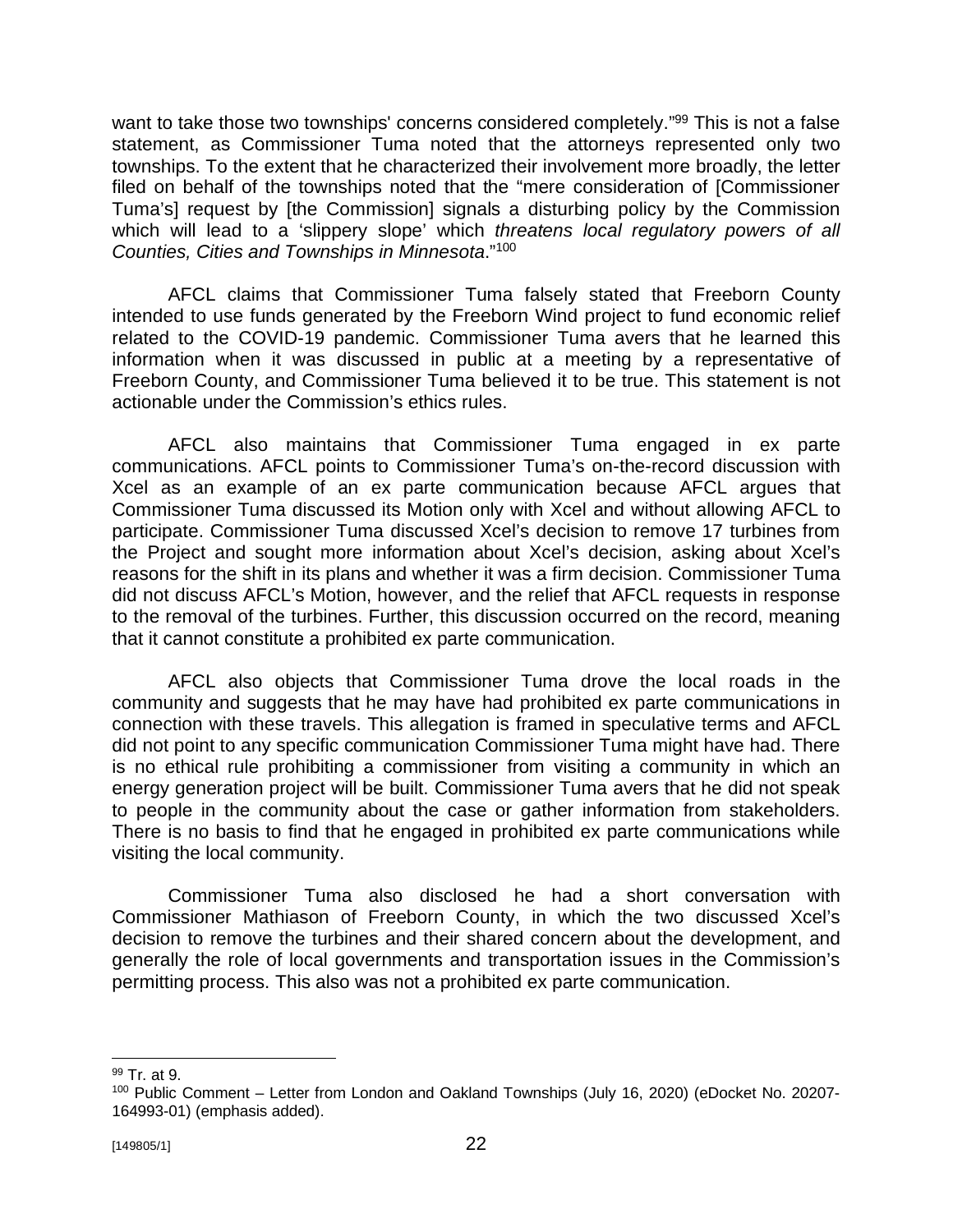It is important to note that ex parte communications are defined by the Commission's rules and are prohibited only in certain circumstances.<sup>101</sup> A prohibited ex parte communication occurs between a commissioner and a party or participant.<sup>102</sup> Both "party" and "participant" are defined terms. A party is "person by or against whom a proceeding before the commission is commenced or a person permitted to intervene in a proceeding before the commission. A party includes a petitioner, complainant, intervenor, applicant, and respondent, and their attorneys, agents, or representatives."<sup>103</sup> A participant is "a person who files comments or appears in a proceeding, other than public hearings held in contested cases and other commission proceedings conducted to receive general public comments, to present views without becoming a party."<sup>104</sup> Commissioner Mathiason was neither a party, nor a participant, in the Freeborn Wind matter.

The types of proceedings in which an ex parte communication is barred are also defined. Prohibited communications relate to material issues in a contested case proceeding, a rulemaking, or a disputed formal petition. <sup>105</sup> There is no contested case in this docket and the matter is also not a rulemaking. It also is not a disputed formal petition under the Commission's rules as that term is defined in Minn. R. 7845.7200, subp 2. Under that rule, a "disputed formal petition" includes a formal petition: (1) filed with the commission; (2) for which a hearing is not automatically required; (3) for which the commission has received a written statement disputing the action or relief sought in the petition; and (4) *on which the commission has ordered comments, written responses to comments, oral argument, negotiations, settlement conferences, a formal hearing, or other procedures it considers necessary or helpful to enable it to decide the petition*. <sup>106</sup> The Commission had not ordered any further filings of proceedings on AFCL's Motion at the time of Commissioner Tuma's discussion with Commissioner Mathiason, and still has not done so.

Finally, AFCL argues that Commissioner Tuma engaged in actions that adversely impacted the confidence of the public in the Commission's integrity, blatantly disregarded the Commission's principle of broad public participation in matters before it, and that his actions gave rise to an appearance of impropriety. There is no basis upon which to conclude that this is true. Commissioner Tuma engaged in discussions with Xcel regarding its decision about the turbines, and he noted concerns about the completion of the project and the impact on local governments. Commissioner Tuma indicated that he considered proposing his decision option to create an opportunity to gather further information, particularly through opening a comment period. Commissioner Tuma did not formally offer his decision option and the Commission did not vote or take any other action related to the issues raised.

<sup>101</sup> Minn. R. 7845.7100.

<sup>102</sup> Minn. R. 7845.7200, subp. 1.

<sup>103</sup> Minn. R. 7845.7000, subp. 8.

<sup>104</sup> *Id.*, subp. 7.

<sup>105</sup> Minn. R. 7845.7200, subp. 1.

<sup>106</sup> *Id.*, subp. 2 (emphasis added).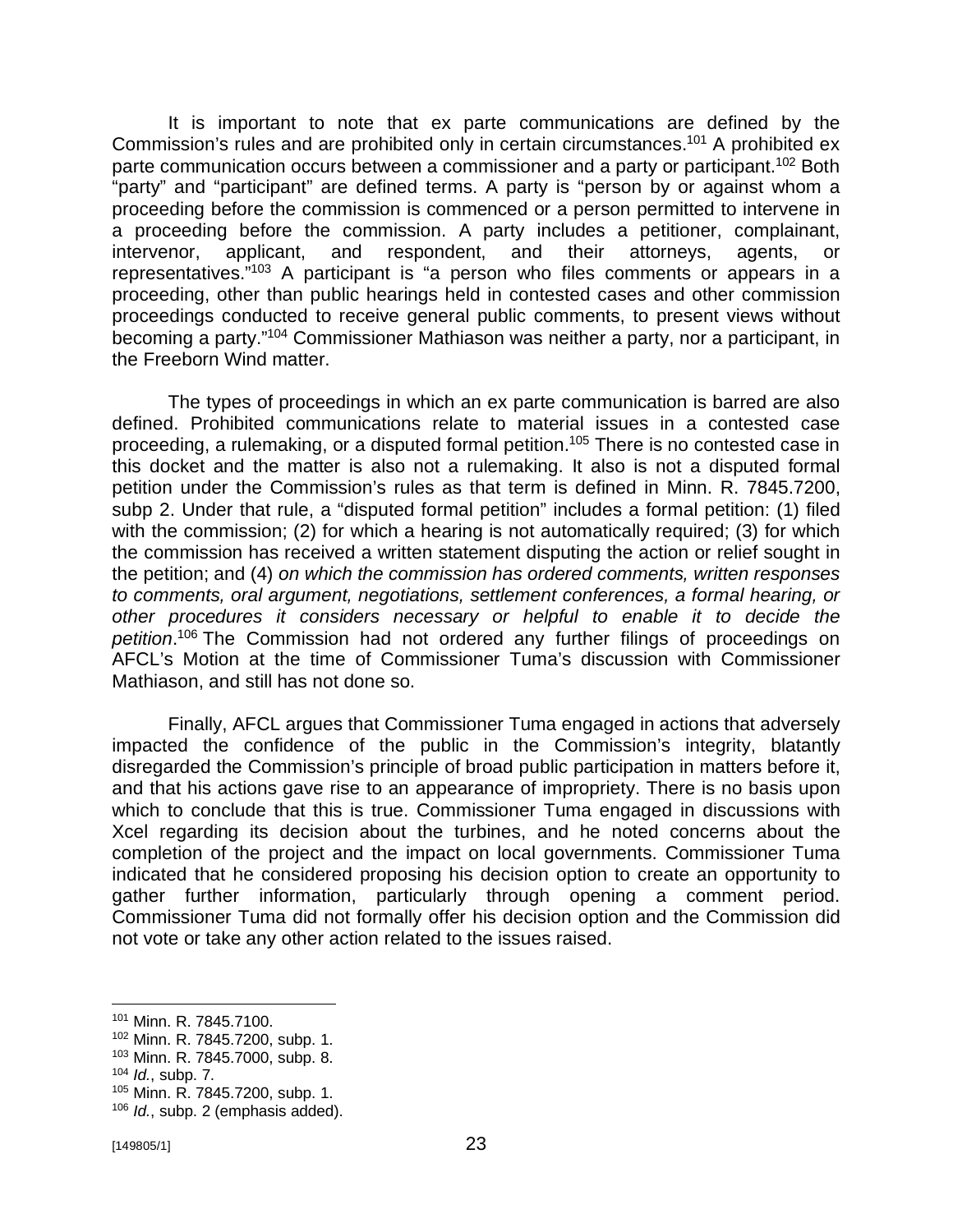There is no support for AFCL's allegations against Commissioner Tuma. As to Commissioner Tuma, the Complaint should be dismissed without further action.

### **V. Sanctions Against Complainant**

Under Minn. Stat. § 216A.037, subd. 4(i), the Administrative Law Judge may recommend a sanction against a complainant if the judge finds that the complainant's allegations were interposed for any improper purpose, including to harass, or to cause unnecessary delay or a needless increase in the costs of a proceeding. Given that the Administrative Law Judge has determined that AFCL's allegations have no legal or factual basis, the Administrative Law Judge has considered whether to recommend the imposition of sanctions upon AFCL. The Administrative Law Judge has considered that complaints of ethical violations against members of the Commission are fairly rare and that public policy favors transparency and accountability for those appointed to positions involving high-level decision-making. The Administrative Law Judge does not recommend sanctions be levied against AFCL, but cautions that the filing of a similar complaint, if determined to be without a sufficient basis, could engender a different result.

## **VI. Conclusion**

AFCL may have substantive or procedural objections to actions taken by the Commission, and as it has demonstrated in this docket already, AFCL may pursue relief on appeal. Having found no basis to believe that Chair Sieben and Commissioner Tuma violated the Commission's ethics rules, however, the Administrative Law Judge recommends that the Complaint be dismissed without further action or the imposition of sanctions on any person or entity.

## **J. P. D.**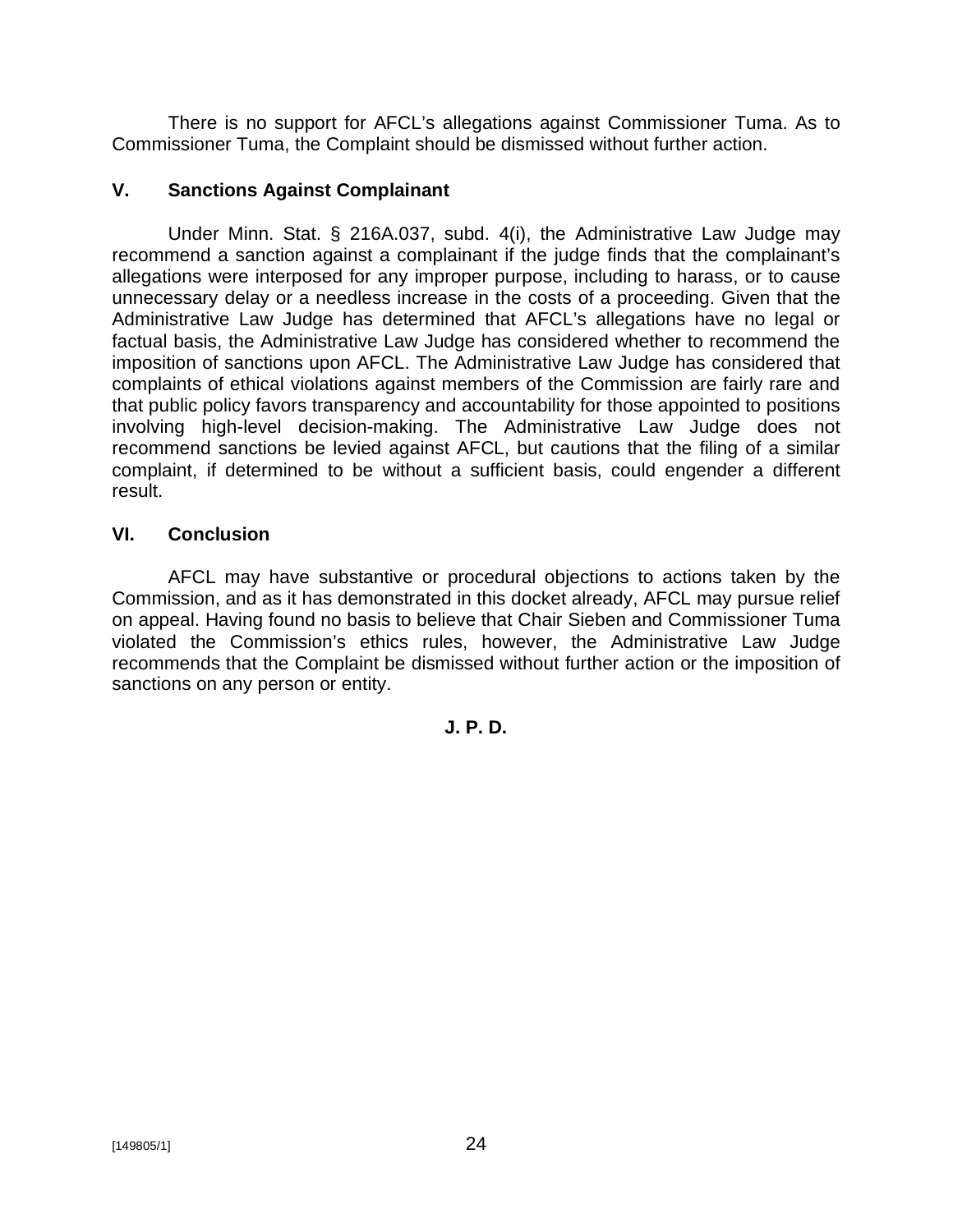

September 11, 2020

See Attached Service List

#### **Re:** *In the Matter of the Complaint of the Association of Freeborn County Landowners* **OAH 71-2500-37018 MPUC IP-6946/WS-17-410**

To All Persons on the Attached Service List:

Enclosed and served upon you is the Administrative Law Judge's **INVESTIGATIVE REPORT PURSUANT TO MINN. STAT. § 216A.037** in the aboveentitled matter.

If you have any questions, please contact me at (651) 361-7881, [Anne.Laska@state.mn.us,](mailto:Anne.Laska@state.mn.us,) or via facsimile at (651) 539-0310.

Sincerely,

ANNE LASKA Legal Assistant

**Enclosure** cc: Docket Coordinator